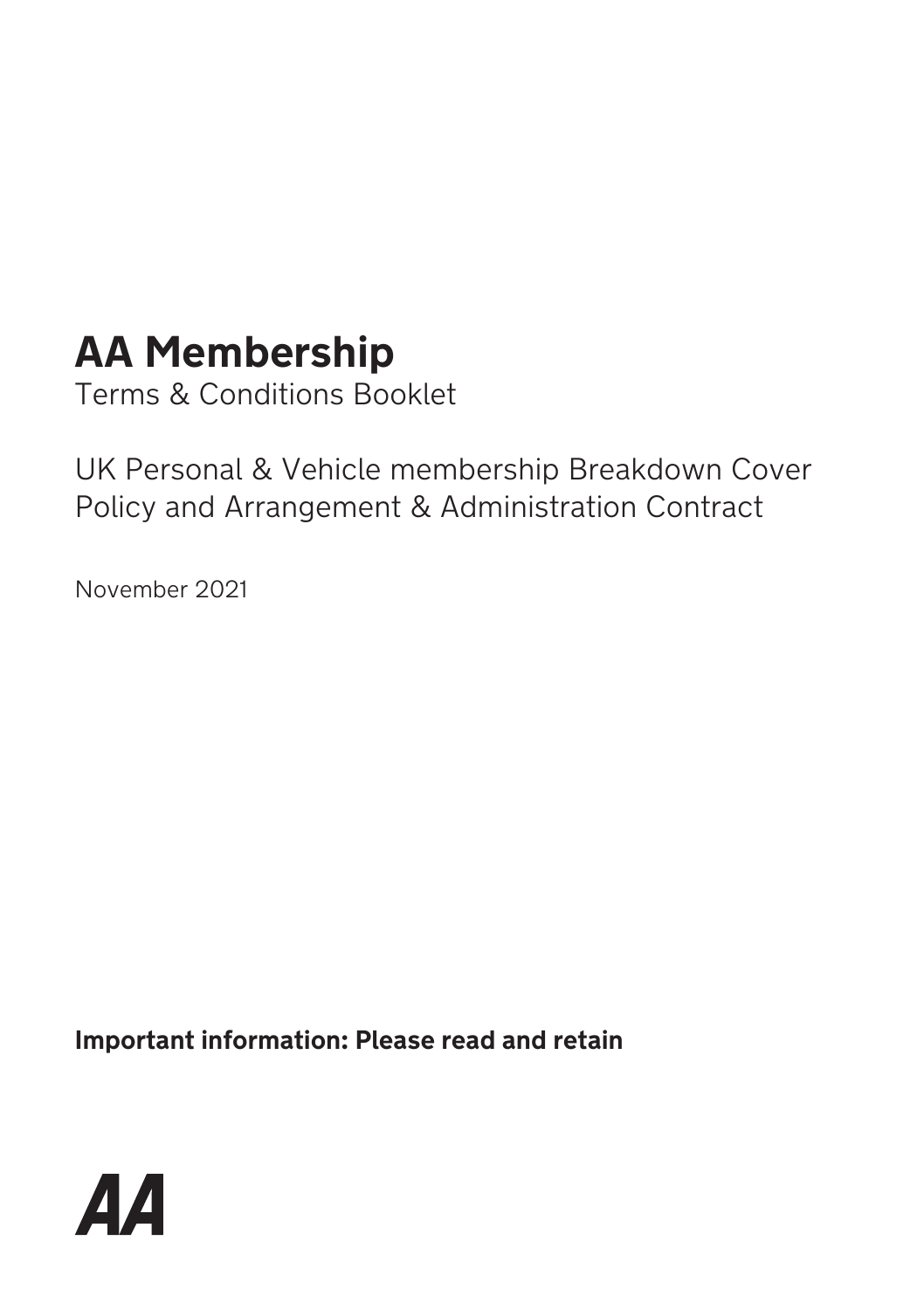A warm welcome to the AA and thank you for choosing AA membership. The AA's Breakdown Service is available 24 hours a day, 365 days a year. As the UK's largest motoring organisation the AA deals with around 3.5 million breakdowns each year throughout the UK, Channel Islands and the Isle of Man.

This booklet is split into 2 parts and sets out the Terms & Conditions of the contracts entered into when purchasing this AA membership:

1 - AA membership Breakdown Cover Policy; and

2 - AA membership Breakdown Cover Arrangement and Administration Contract.

For the purposes of these contracts and correspondence with you, "AA membership" refers to the above contracts collectively.

Please read this booklet carefully and keep it in a safe place as any use of your AA membership is subject to these Terms & Conditions.

Whilst most of the Terms & Conditions relating to AA membership Breakdown Cover apply to all UK Members, there are some variations depending on the type of cover you have purchased. To understand which of the Terms & Conditions apply to your particular membership, please make sure you are aware of the type of cover you hold. Your type of cover will be detailed in the Membership Statement section of the letter advised to you in writing separately and this will confirm if you have Personal or Vehicle membership, if your membership is annual or continuous and the level of AA membership Breakdown Cover you hold (which determines the extent of service you receive).

If you are uncertain of this information then please call customer enquiries on 0343 316 4444 where one of our advisors will be able to help. Separate Terms & Conditions apply for Members resident in the Channel Islands or Isle of Man – to receive a copy please call 0343 316 4444.

AA membership can involve you contracting with three insurers for your AA membership Breakdown Cover: Roadside Assistance, At Home (Home Start) and National Recovery (Relay) are provided by Automobile Association Developments Limited (trading as AA Breakdown Services) Onward Travel (Stay Mobile) is underwritten by Acromas Insurance Company Limited. and AA Accident Assist is underwritten by AA Underwriting Insurance Company Limited The Terms & Conditions of your AA membership Breakdown Cover are set out in the 'AA membership Breakdown Cover Policy' part of this booklet.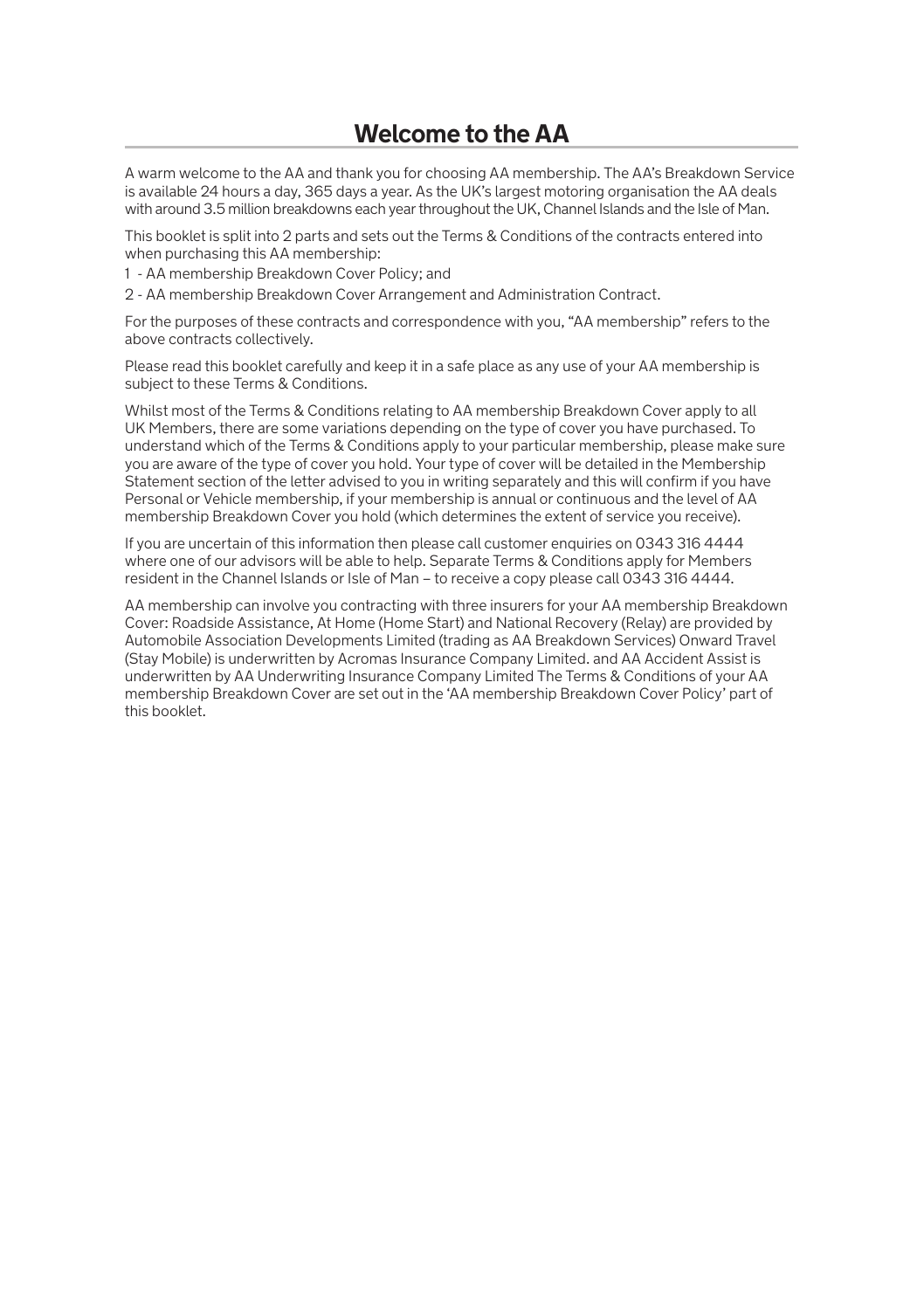AA membership also involves entering into a separate contract with us (Automobile Association Insurance Services Limited) under which we agree to arrange and administer your AA membership Breakdown Cover (see the 'AA membership Breakdown Cover Arrangement and Administration Contract' part of this booklet). The premiums due to the insurer(s) and the fee(s) for our services are detailed in the accompanying letter or advised to you in writing separately and together these amounts make up the total cost of your AA membership.

### **Demands and Needs**

Our AA membership Breakdown Cover enables you to choose from a range of cover levels designed to meet your demands and needs. The Membership Statement section of the letter accompanying these Terms and Conditions shows the cover level(s) you have selected. The choices you have made will depend on your personal circumstances and therefore, please check your statement to ensure that the cover you have chosen continues to meet your needs.

| <b>Cover Level</b>                              | <b>Customer Needs</b>                                                                                                                                                                                                                                 |
|-------------------------------------------------|-------------------------------------------------------------------------------------------------------------------------------------------------------------------------------------------------------------------------------------------------------|
| Roadside including<br><b>AA Accident Assist</b> | Customers who need assistance in the event they breakdown more<br>than $\frac{1}{4}$ mile away from their home address and recovery to a<br>local repairer<br>AA Accident Assist is immediately available to Customers<br>as part of your Membership. |
| At Home (Home Start)                            | Customers who, need assistance in the event they breakdown at<br>their home address and recovery to a local repairer                                                                                                                                  |
| <b>National Recovery (Relay)</b>                | Customers who if we are unable to repair the vehicle, need their<br>vehicle to be recovered to a single destination of their choice                                                                                                                   |
| <b>Onward Travel</b><br>(Stay Mobile)           | Customers who, if we are unable to arrange a prompt local repair,<br>need a hire car or hotel accommodation or public transport costs to<br>continue their journey                                                                                    |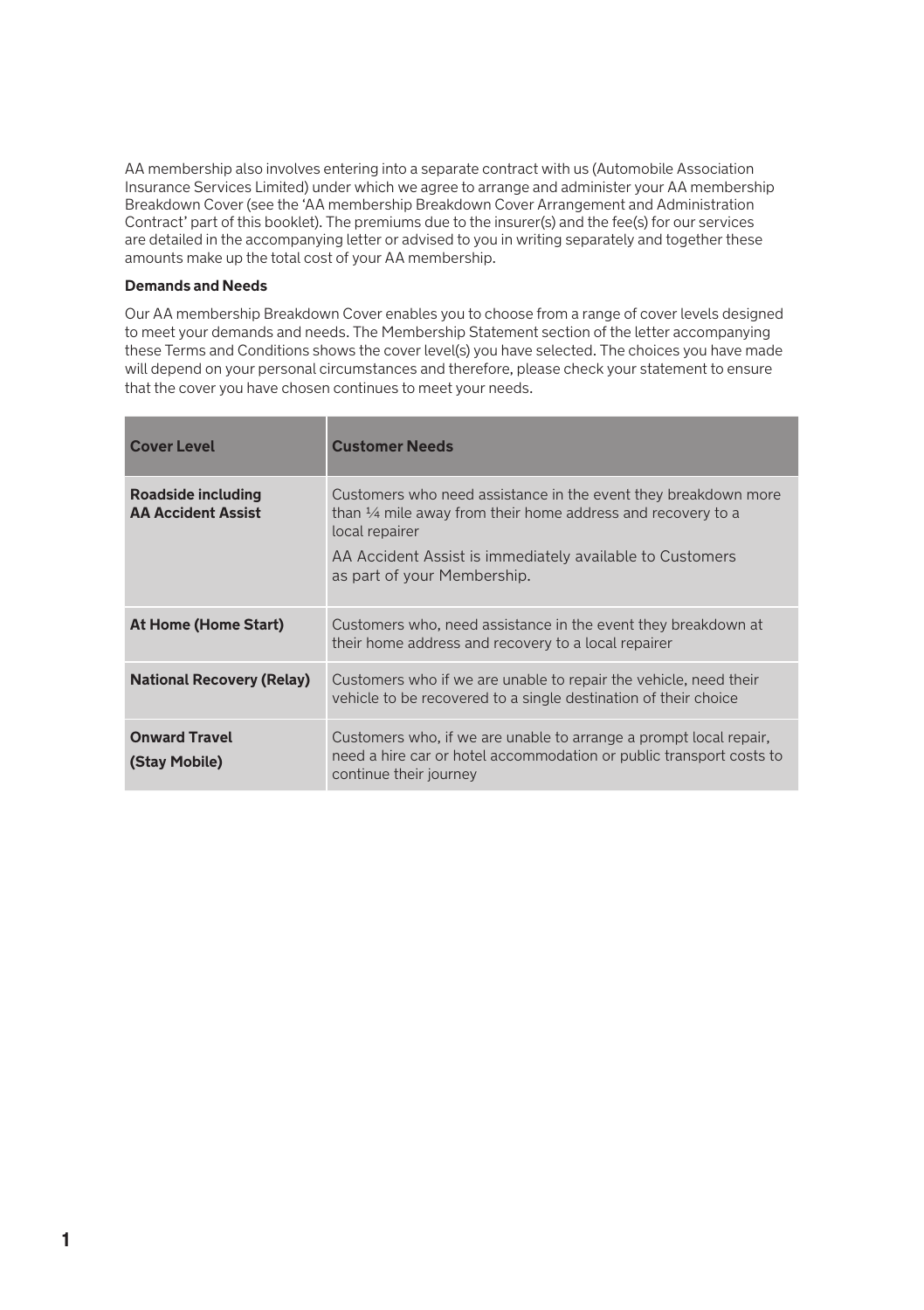### **PART 1: AA MEMBERSHIP BREAKDOWN COVER POLICY - YOUR CONTRACT WITH THE INSURER(S)**

### **Your AA membership Breakdown Cover Policy in full**

### **About AA membership Breakdown Cover**

### **Service Descriptions - What is covered and what is not covered**

### **General Terms & Conditions**

| Cancellation & suspension of AA membership Breakdown Cover19 |  |
|--------------------------------------------------------------|--|
| 21. Changes to your Recurring Payment Authority details      |  |
|                                                              |  |
|                                                              |  |
|                                                              |  |
|                                                              |  |
|                                                              |  |
|                                                              |  |
|                                                              |  |
|                                                              |  |
|                                                              |  |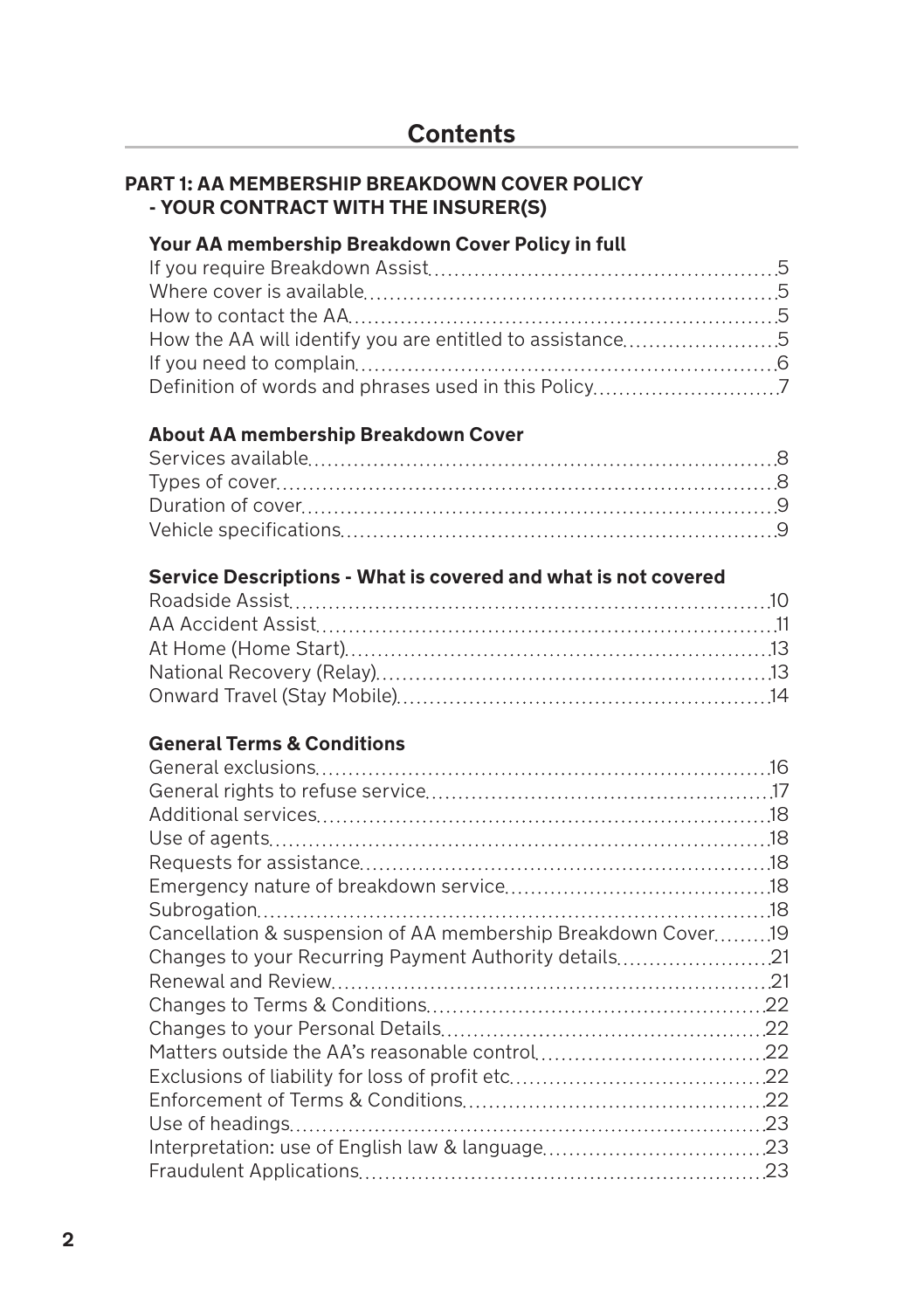### **PART 2: AA MEMBERSHIP BREAKDOWN COVER ARRANGEMENT AND ADMINISTRATION CONTRACT – YOUR CONTRACT WITH AAIS:**

| Is AAIS covered by the Financial Services Compensation |  |
|--------------------------------------------------------|--|
|                                                        |  |
|                                                        |  |
|                                                        |  |
|                                                        |  |
|                                                        |  |
|                                                        |  |
|                                                        |  |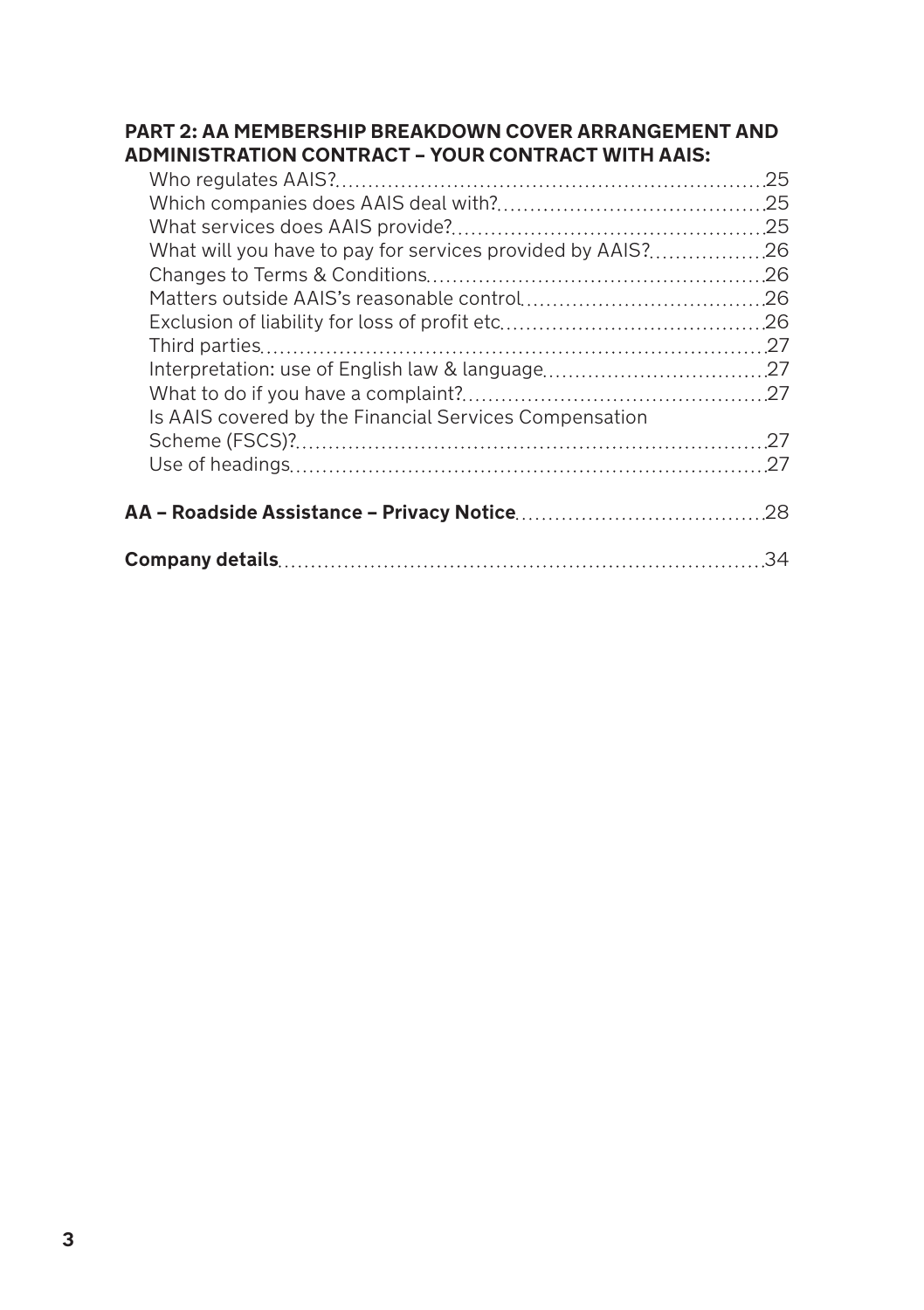Part 1. AA membership Breakdown Cover Policy – Your contract with the insurer(s)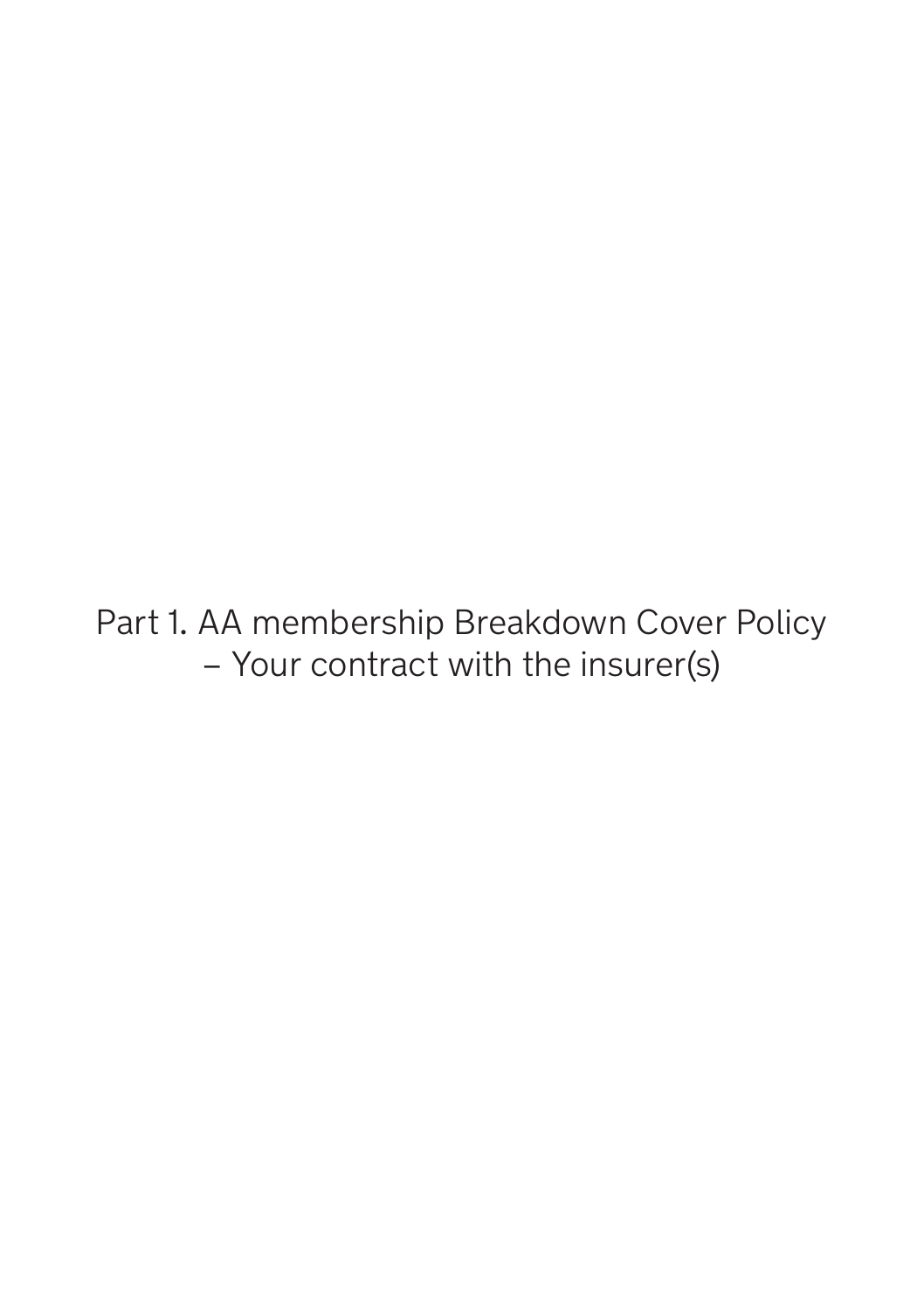## **Your AA membership Breakdown Cover Policy in full**

### **If you require Breakdown Assistance**

### **Where cover is available:**

AA membership Breakdown Cover detailed in this Policy only applies to those ordinarily resident in the UK travelling in a vehicle which first becomes stranded in the United Kingdom. AA Accident Assist cover is not provided for an accident that occurs outside England, Wales or mainland Scotland

Cover is also available to residents of the Channel Islands and Isle of Man, however the appropriate cover for those territories should be purchased. Call AA membership on 0343 316 4444 and ask for information on Channel Islands and Isle of Man membership Breakdown Cover.

#### **How to contact the AA:**

If you have broken down and require assistance, please contact the AA on **0800 887 766**. It is important that you contact the AA because if you contact a garage direct you will have to settle the bill and the AA will not be obliged to reimburse you.

#### **How the AA will identify that you are entitled to assistance:**

If you have access to AA membership Breakdown Cover under Personal Cover, please always carry your membership card with you (this is also applicable to Joint and Family Members).

If you have access to AA membershipBreakdown Cover under Vehicle Cover, the AA recommends that the membership card is kept in the registered vehicle as the driver will require the card to access service. The AA may assume that anyone driving or travelling in the registered vehicle is authorised by the Member to request assistance for that vehicle.

When you contact the AA for assistance you will be asked to show your membership card to ensure that only those Members entitled receive service.

If a valid membership card and additional proof of identity cannot be produced, the AA reserves the right to refuse service. For further details please refer to General Terms & Conditions, clause 3f, page 19.

You should advise the AA immediately of any changes to name or address. Please refer to General Terms & Conditions, clause 17, page 22.

### **If you're not an AA Member or don't hold the relevant level of cover:**

If you are not entitled to any AA membership Breakdown Cover services or you are not, at the time of the breakdown, entitled to the particular assistance service(s) you require, the AA may still be prepared to provide the required assistance. However, if so, in addition to paying the usual price for the relevant AA product, a supplementary premium will be payable. The cost of this premium will be confirmed to you at the time of purchase. This does not apply to Onward Travel (Stay Mobile) which must have been purchased at least 24 hours before the relevant breakdown occurs.

### **Payment Default:**

Subject to any statutory rights you may have as a consumer, if the AA provides breakdown assistance services under your AA membership Breakdown Cover, at your request or at the request of someone who the AA believes is entitled to request assistance under your Cover, and subsequently it becomes apparent that you have not paid for your AA membership Breakdown Cover (or the relevant part thereof) then the AA will be entitled to charge you for the services actually provided.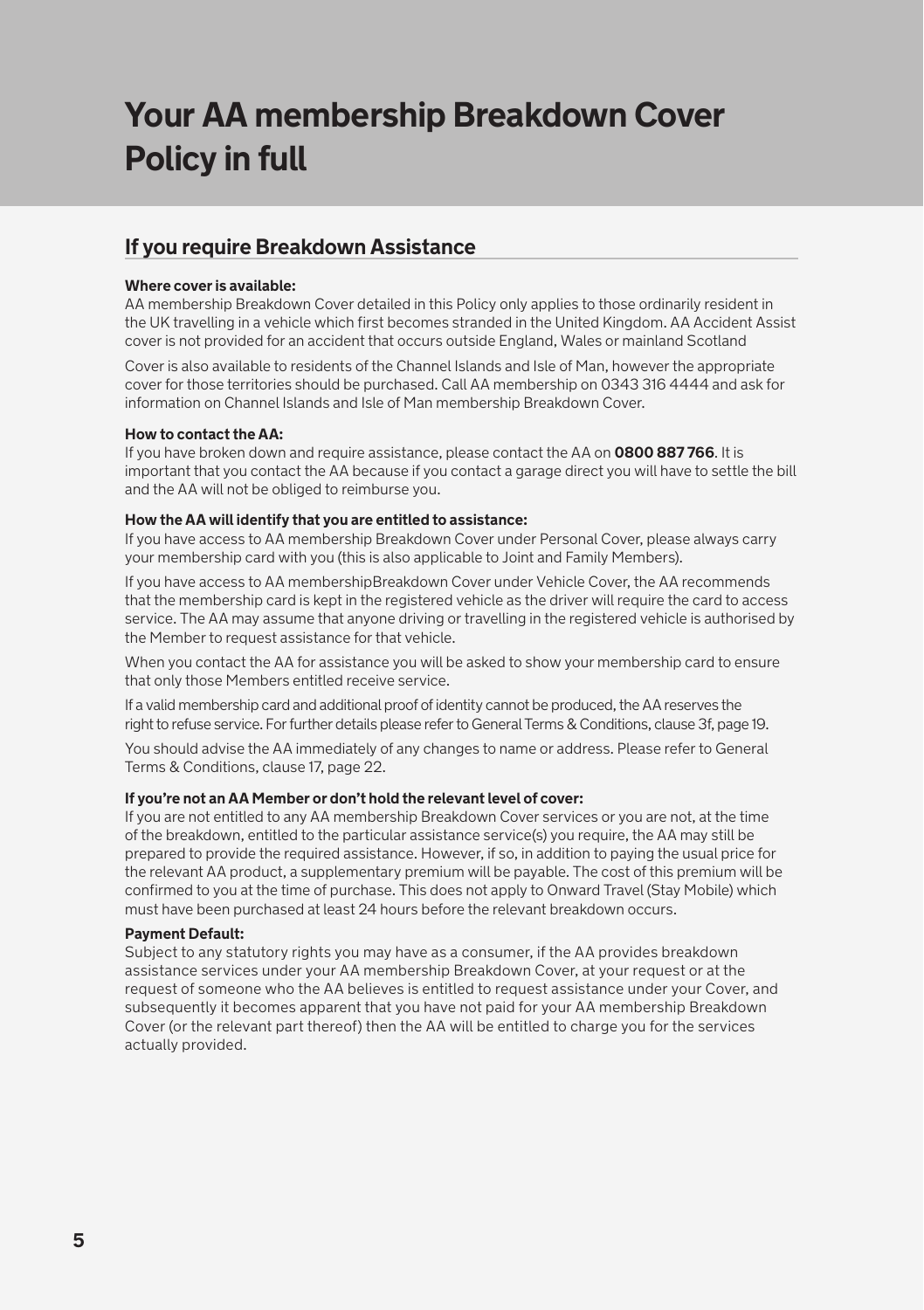### **If you need to complain**

We aim to provide you with a high level of service at all times. However, there may be a time when you feel that our service has fallen below the standard you expect. If this is the case and you want to complain, we will do our best to try and resolve the situation.

There are several ways you can contact us:

| Phone: | 0344 209 0556<br>01613335901                                                                                               |
|--------|----------------------------------------------------------------------------------------------------------------------------|
| Email: | customer.solutions@theAA.com                                                                                               |
| Post:  | <b>Customer Solutions</b><br>The Automobile Association<br>Lambert House<br>Stockport Road<br>Cheadle, Cheshire<br>SK8 2DY |

Text Phone users can contact us using Next Generation Texting by prefixing any of our numbers with 18001.

We will either acknowledge your complaint within 5 working days of receipt, or offer you our final response if we have concluded our investigations within this period.

If we acknowledge your complaint, we will advise you who is dealing with it and when we expect to respond. We aim to respond fully within 8 weeks. However, if we are unable to provide a final response within this period we will write to you before this time and advise why we have not been able to offer a final response and how long we expect our investigations to take.

If you remain unhappy with our final response, or we have not managed to provide a final response within 8 weeks of your complaint, you may be entitled to refer your complaint to the Financial Ombudsman Service for help and advice.

There are several ways you can contact them:

| Phone:   | 0800 023 4567 or 0300 123 9 123                                            |
|----------|----------------------------------------------------------------------------|
| Website: | www.financial-ombudsman.org.uk                                             |
| Email:   | complaint.info@financial-ombusdman.org.uk                                  |
| Post:    | The Financial Ombudsman Service<br><b>Exchange Tower</b><br>London E14 9SR |

Financial Services Compensation Scheme (FSCS)

Onward Travel (Stay Mobile), which is provided by Acromas Insurance Company Limited and AA Accident Assist, which is provided by AA Underwriting Insurance Company Limited are covered by the FSCS.

If you have purchased, Onward Travel (Stay Mobile) you may be entitled to compensation from the FSCS if Acromas Insurance Company Limited cannot meet its obligations in relation to that cover. Likewise, as you have AA Accident Assist you may be entitled to compensation from the FSCS if AA Underwriting Insurance Company Limited cannot meet its obligations in relation to that cover. The entitlement to compensation will depend on the type of business and the circumstances of the claim. General insurance (such as Onward Travel (Stay Mobile) and AA Accident Assist ), provided by a regulated insurer such as Acromas Insurance Company Limited Onward Travel (Stay Mobile) and AA Underwriting Insurance Company Ltd for AA Accident Assist ) is covered for 90% of the claim, without any upper limit. Further information about the compensation scheme arrangements is available from the FSCS at www.fscs.org.uk or telephone 0800 678 1100 or 0207 741 4100.

Roadside, National Recovery (Relay) and At Home (Home Start) are provided by Automobile Association Developments Limited (trading as AA Breakdown Services) and the cover provided by this company does not fall within the FSCS.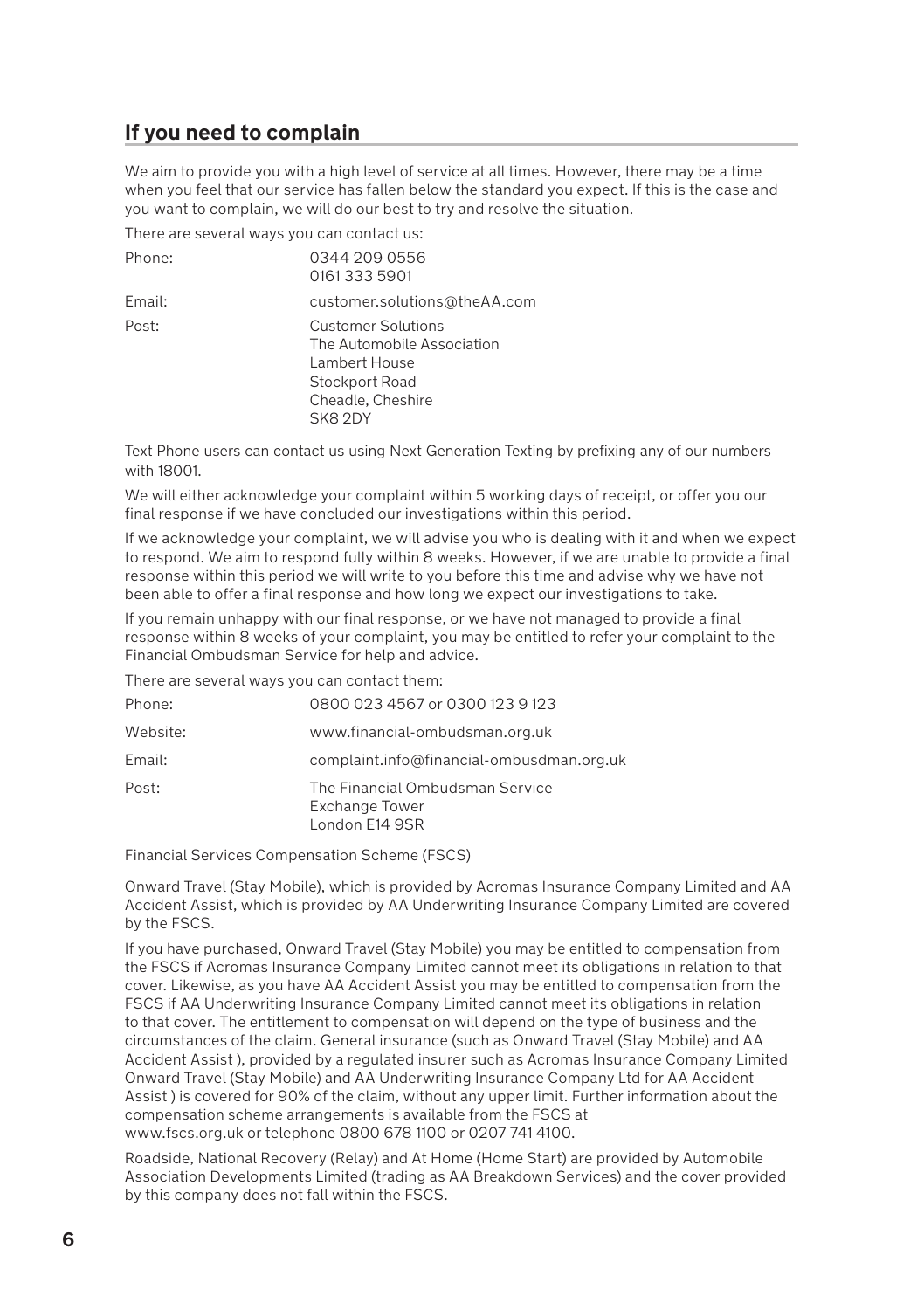### **Definition of words and phrases used in this Policy**

Some common terms are used to make this Policy easier to understand. Wherever the following words or phrases appear they will always have the meaning set out below.

**'AA'** means the relevant insurer of the Breakdown cover being Automobile Association Developments Limited (trading as AA Breakdown Services) for Roadside Assistance, National Recovery (Relay) and At Home (Home Start), Acromas Insurance Company Limited for Onward Travel (Stay Mobile) and AA Underwriting Insurance Company Limited for AA Accident Assistance or any or all of these insurer(s), as the context requires or allows.

**'AAIS'** means Automobile Association Insurance Services Limited.

**'AA Approved Repairer'** means a carefully selected repairer by Us to provide the repair element of the AA Accident Assist service to You.

**'At-Fault Accident'** means an accident which is not a Non-Fault Accident

**'Breakdown'** means an event (excluding an accident):

- a) which causes the driver of the relevant vehicle to be unable to start a journey in the vehicle or involuntarily brings the vehicle to a halt on a journey because of some malfunction of the vehicle or failure of it to function; and
- b) after which the journey cannot be commenced or continued safely or without further concern in the relevant vehicle.

### **'Cover Period**' means:

- a) for annual membership the period of 12 months;
- b) for Continuous Cover the period commencing from the start of or as applicable the renewal date of the membership, subject to earlier termination.

#### **'Member'** means:

- For Personal Cover, the person to whom the membership documentation is addressed and who has purchased or been given AA membership Breakdown Cover; and
- For Vehicle Cover, the person to whom the membership documentation is addressed, who has purchased or been given AA membership Breakdown Cover and whose address is recorded with the AA as the home address of the vehicle registered under the relevant Vehicle Cover.

**Please note:** Any contract for AA membership Breakdown Cover is between the Member and the AA and not, (in the case of Personal Cover), between the AA and any person nominated as a Joint or Family Member nor, in the case of Vehicle Cover, between the AA and any driver entitled to assistance as a result of the Member's Vehicle Cover. As the Member, You will have access to information relating to any services provided under Your AA membership Breakdown Cover. It is Your responsibility to inform any users of Your AA membership Breakdown Cover that in using Your membership, they consent to their details being shared with You.

**'Member's Home Address'** means the address which the AA has recorded as the home address of the Member at the time of the relevant breakdown.

**'Membership Year(s)'** means the period(s) of 12 months commencing from the start of the membership or from any anniversary of the start of that membership.

**'Non-Fault Accident'** means an accident where the AA considers liability rests with the other person.

**'Replacement Hire Car'** means a comparable car to Your Car.

**'You', 'Your'** means:

- For personal cover, the Member and/or, if the context requires, any Joint or Family Member who has been nominated by the Member; and
- For vehicle cover, the Member and, if the context requires, any person who is travelling in, and who requests assistance for, a vehicle that is registered under Vehicle Cover with the AA.

**'Your Car'** for the purpose of AA Accident Assist means a car (being a car with 4 wheels, designed and constructed for the carriage of passengers with no more than 8 seats in addition to the driver's seat and meets the size & weight specifications in the Vehicle Specification set out on page 9 below) which you are the registered keeper and that has in force a valid motor insurance to the minimum level required under UK law, valid road fund licence (unless exempt) and a current MOT test certificate (unless exempt).

### **'Your Vehicle'** means:

- For personal cover, the vehicle which the Personal Member or any Joint or Family Member is travelling in at the time of the relevant breakdown; and
- For vehicle cover, the vehicle which has been registered for cover with the AA at the time of the relevant breakdown;
- and provided always that any such vehicle meets the vehicle specification set out on page 9.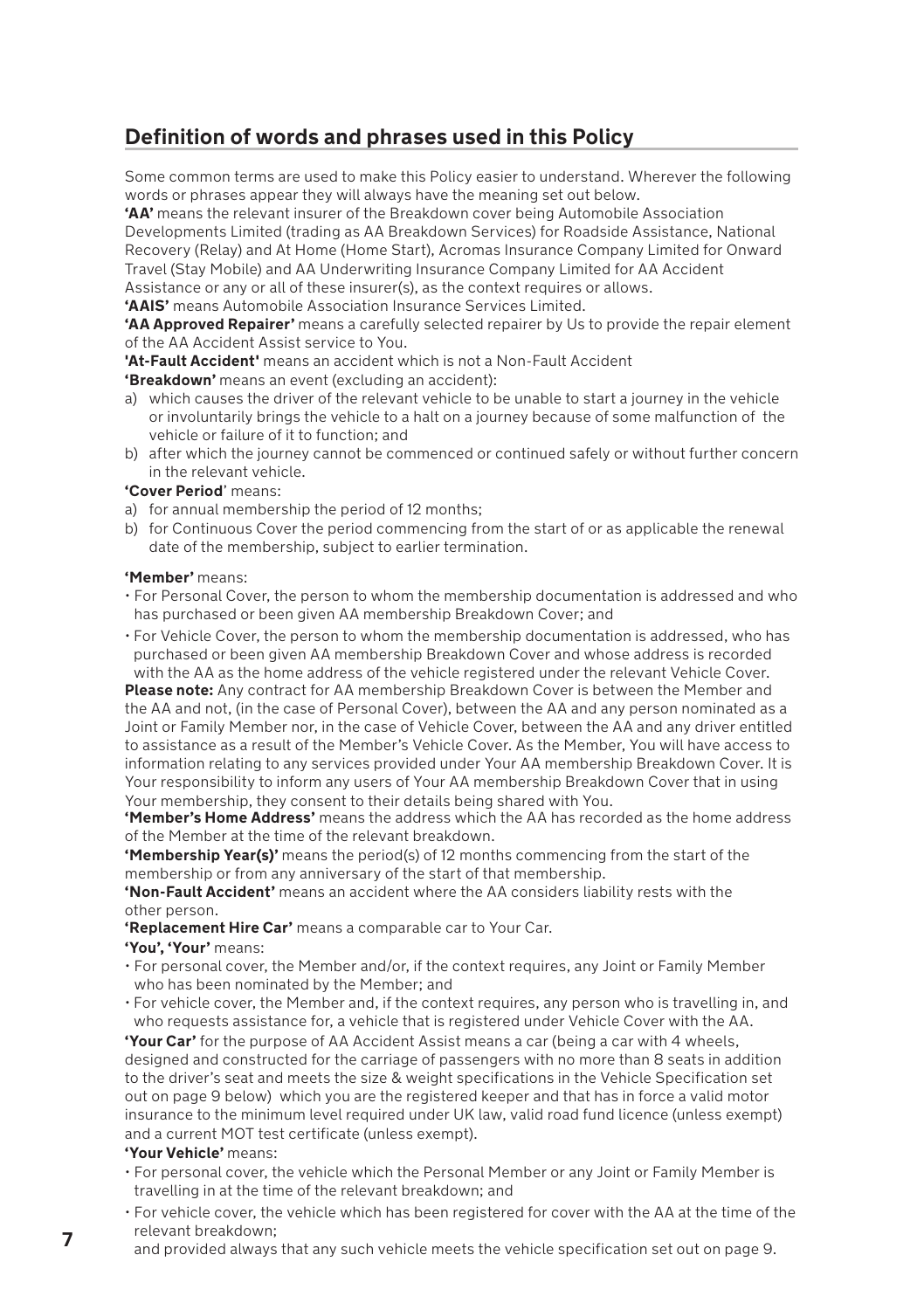### **About AA membership Breakdown Cover**

This section details the different kinds of cover that are available under AA membership Breakdown Cover. The cover you hold will be set out in the Membership Statement section of the letter accompanying these Terms and Conditions, or if changes are made these will be confirmed separately to you in writing.

### **Services available**

The AA offers a number of breakdown assistance services which can be purchased as part of AA membership Breakdown Cover. These include:



All Members must buy Roadside Assistance which includes benefits from AA Accident Assist and all services are normally only available at least 24 hours from purchase. See relevant service descriptions for further detail.

### **Types of cover**

AA membership Breakdown Cover is available as either Vehicle or Personal Cover. If you select Personal Cover then you will also need to choose whether that AA membership Breakdown Cover is Single, Joint or Family based.

### **Personal Cover is available as:**

• **Single Cover:** Covers the Member, as driver or passenger, in any vehicle (within the limits specified on page 9); or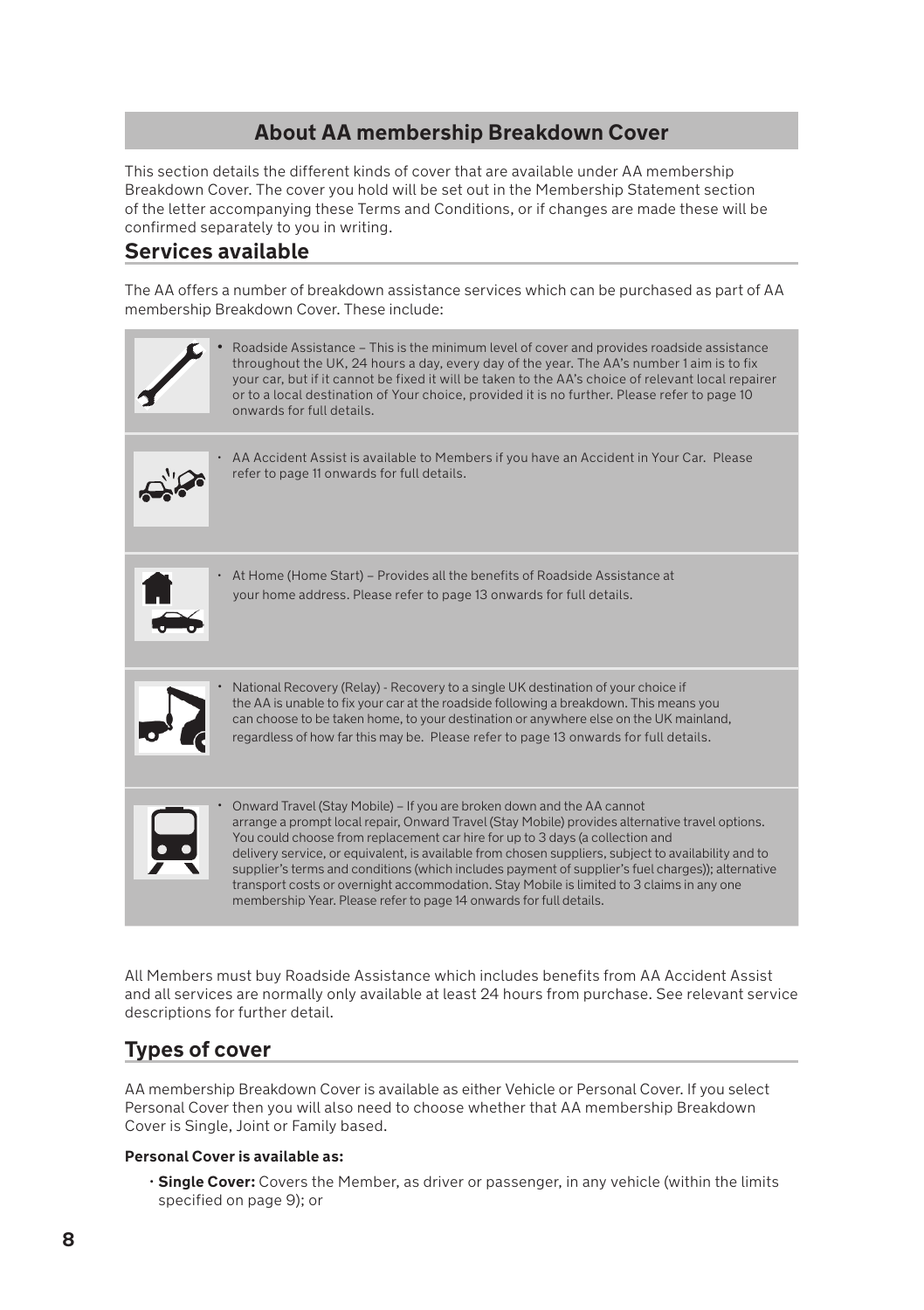- **Joint Cover:** Gives one other nominated person living at the Member's Home Address access to the AA membership Breakdown Cover. The nominated person may also be a student or member of the armed forces who normally lives at the Home Address but is temporarily living away; or
- **Family Cover:** Gives up to three other nominated people living at the Member's Home Address access to the AA membership Breakdown Cover. The nominated person may also be a student or member of the armed forces who normally lives at the Home Address but is temporarily living away.

**Vehicle Cover** covers Your Vehicle regardless of who is driving (provided the vehicle is within the limits specified on page 9).

### **Duration of cover**

Personal and Vehicle Cover are available on either an annual or continuous basis:

- **Annual Cover:** cover is for 12 months and is paid for in a single sum. If you pay for Annual cover under a recurring payment authority, for example by Direct Debit, your cover will unless You have been notified otherwise automatically be renewed at the end of the Cover Period. You will always be advised of this in advance and have the opportunity to cancel your AA membership Breakdown Cover;
- **Continuous Cover:** cover is paid for monthly or quarterly but runs on a continuous basis until cancelled.

Please refer to page 19 for further details on cancellation.

Although most of the Terms & Conditions within this Policy apply to Annual Cover, and Continuous Cover there are some variations. These differences are detailed in the relevant places throughout the AA membership Breakdown Cover Policy part of this booklet.

### **Vehicle specifications**

Breakdown assistance is only available for cars, motorhomes, vans, minibuses or motorcycles (including quads and trikes) which meet the specifications set out below. Please note that "car, van, minibus or motorcycle" does not include, amongst other things, electric pavement vehicles, electrical wheelchairs, bicycles (including electric bicycles), any

vehicle which cannot lawfully be used on the public highway and/or any non-motorised vehicle.

Maximum Vehicle Weight: 3.5 tonnes (3,500kg) gross vehicle weight 8ft 3in (2.55m) which constitutes the overall width of the vehicle bodywork excluding mirrors, measured at the widest points.

Assistance will also be provided for a caravan or trailer which was on tow at the time of the breakdown, provided that it falls within the above limits.

Cover is provided for electric and hydrogen cars, vans, minibuses and motorcycles.

### **Additional vehicle specifications/restrictions applying to Vehicle Cover only**

In addition to the general vehicle specifications set out above, the following terms apply to Vehicle Cover (Please note: these are not applicable to Personal Cover):

a) AA breakdown assistance is only available under Vehicle Cover for a vehicle;

(i) which has been registered with the AA at the time assistance is requested; and (ii) which is a UK Vehicle registered with the DVLA.

It is possible to change the vehicle registered under Vehicle Cover during the Membership Year. Service will not be available for the new vehicle until 24 hours after the AA receives notification of the vehicle change. In addition, the AA reserves the right not to re-register any vehicle which has been previously registered during the same Membership Year. The AA is not obliged to undertake more than 3 changes of vehicle within the Membership Year.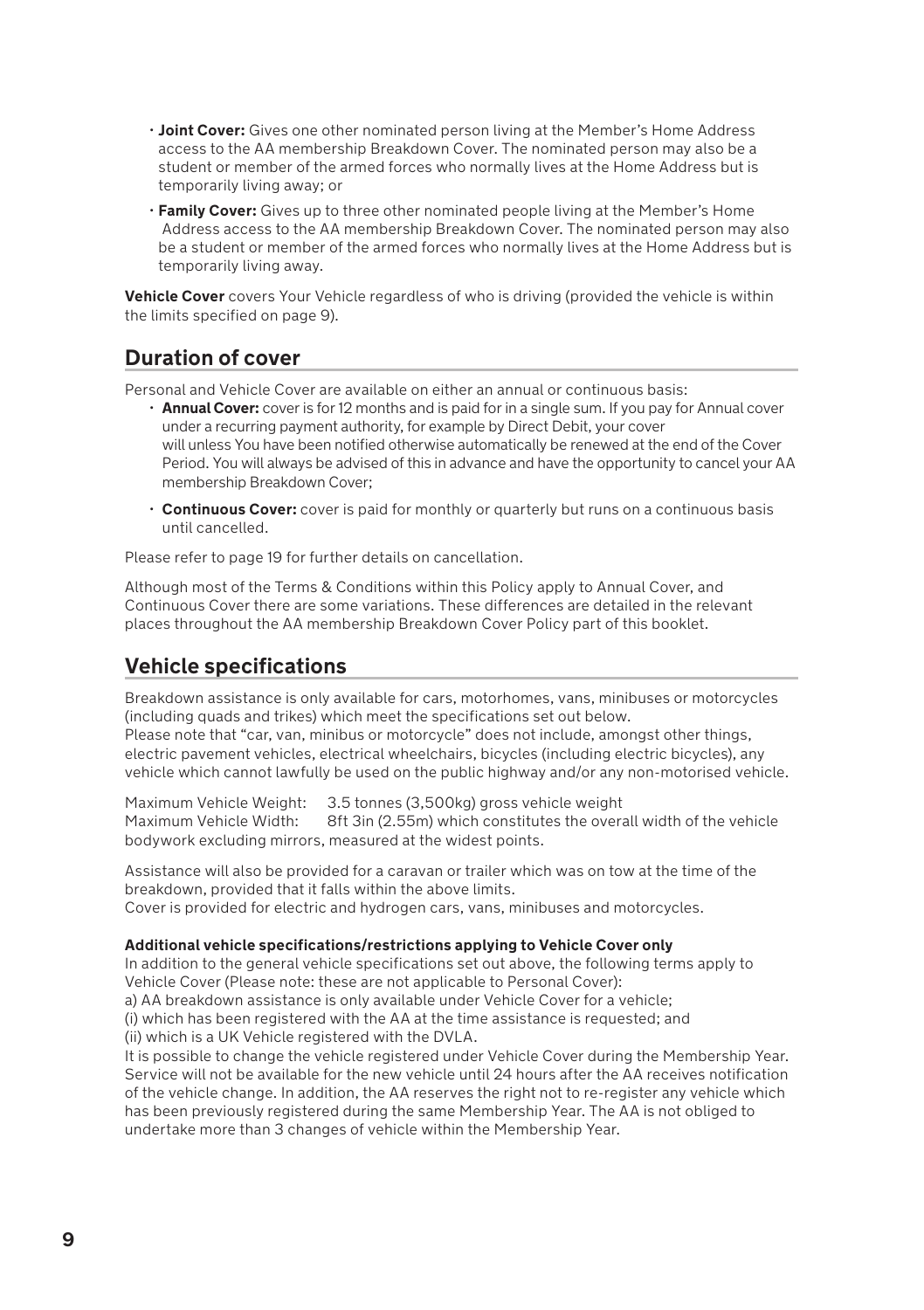### **Service Descriptions – What is covered and what is not covered**

### **Roadside Assistance**

Provided by Automobile Association Developments Limited (trading as AA Breakdown Services)

### **What is covered:**

- Roadside Assistance is available if Your Vehicle is stranded on the highway more than a quarter of a mile from the Member's Home Address following a breakdown;
- Roadside Assistance is only available if You have purchased cover at least 24 hours before the relevant breakdown in relation to which assistance is required occurred;
- If, following a breakdown, the AA or its appointed agent cannot fix Your Vehicle, it, together with the driver and up to a maximum of seven passengers, will be taken to the AA's choice of local repairer or to a local destination of Your choice, provided it is no further than the distance to the repairer.
- If Your Vehicle has run out of fuel or charge it will be taken to a local fueling station, repairer or charge point, whichever is applicable (this may not be a rapid charge point nor may it be in the direction which You were originally travelling);
- The AA will make a telephone call at Your request following a breakdown;
- Any contract for repair, other than repairs carried out by the AA or its agent under Your AA membership Breakdown Cover, is between the person requesting the repair and the repairer it is not the AA's responsibility to instruct the repairer to undertake any work required or to pay them for it.

The AA does not guarantee that any recovery to a local repairer will be within the opening hours of the repairer, or that the repairer will be immediately available to undertake any required repair. Whilst the AA will endeavour to check that the chosen repairer carries out the type of repair work required, this cannot be guaranteed and the AA does not provide any assurance or warranty with respect to any work carried out at Your request by any third party repairer.

• If You and Your Vehicle are stranded at the roadside following an accident our specially trained staff can provide a preliminary view of liability and options on the next course of action available to You. Please refer to the full terms and conditions of AA Accident Assist beginning on page 11 for further details.

### **What is not covered:**

- Fuel and parts (unless these are carried by the AA or its appointed agent, and in the case of fuel is required to get a Vehicle that has run out of fuel to the nearest fuelling point, and/or in the case of parts those that are required to carry out the repair for which assistance was requested and cost £5 or less based on the AA's retail prices);
- oil;
- keys:
- other materials required to repair Your Vehicle;
- any supplier delivery service or call-out charges related to these items, and
- the provision of service on private property without the relevant permission:
- storage costs
- Any transport or other costs that You might incur or any incidental expenses that may arise during a recovery. The AA cannot accept any costs for passengers who do not accompany Your Vehicle while it is being recovered;
- Routine maintenance and running repairs for example but not limited to radios, interior light bulbs, heated rear windows;
- Any recovery or tow following an accident (see General Terms & Conditions, Clause 2, page 17)
- Assistance following a breakdown or accident attended by the police, highways agency or other emergency service, until the services concerned have authorised the vehicle's removal. If the police, highways agency or emergency service insist on recovery by a third party, the cost of this must be met by You;
- A second or subsequent recovery, after Your Vehicle has been recovered following a breakdown;
- All things excluded under General Terms & Conditions (see pages 16-22).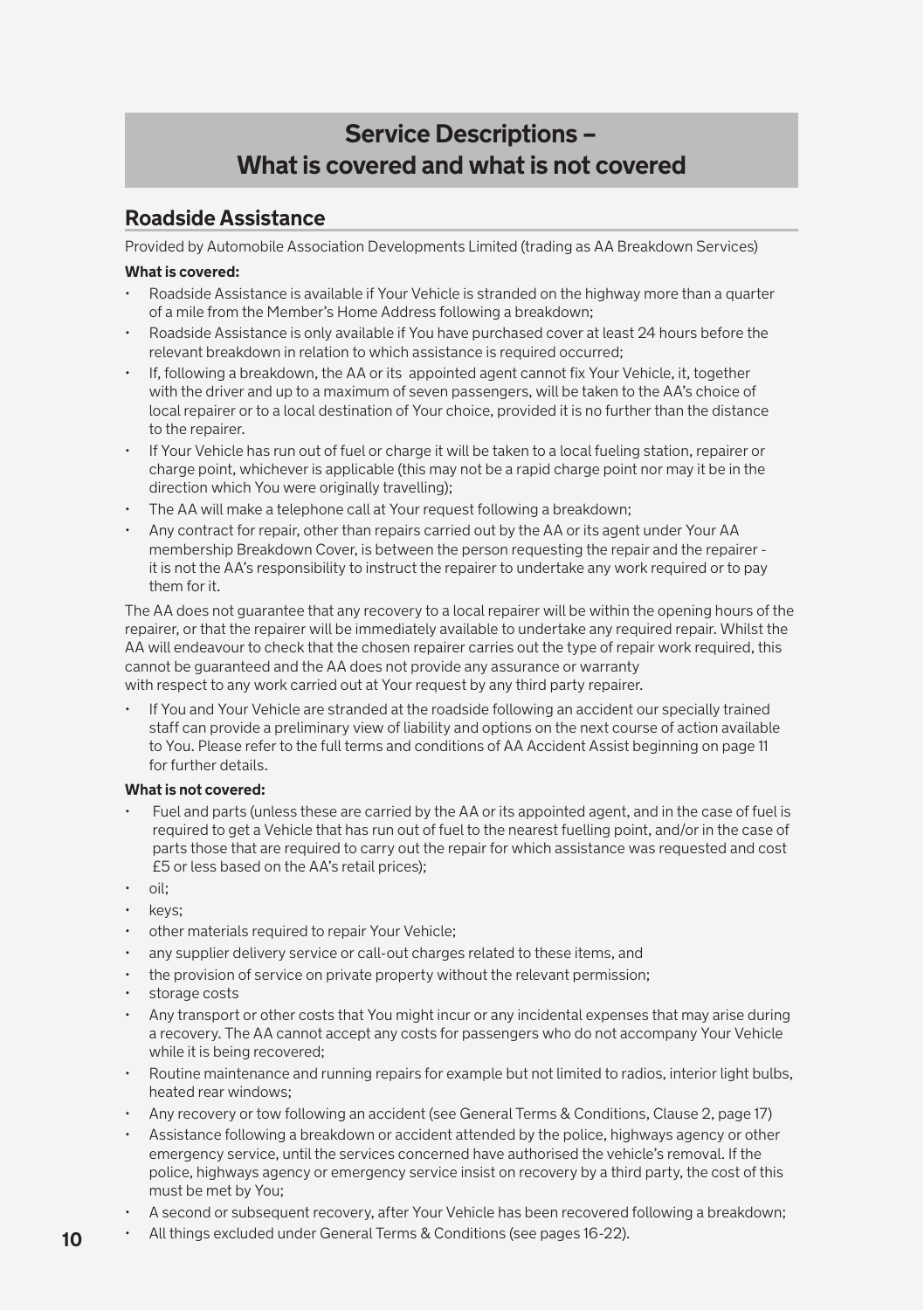### **AA Accident Assist**

#### **Available to all Members**

Underwritten by AA Underwriting Insurance Company Limited **IMPORTANT INFORMATION**

AA Accident Assist is designed to help You if You have a motor accident in Your Car. At our sole discretion we can offer You:

- Recovery of your car to one of our approved body repair garages and repair of your car
- In the event of a Non-Fault Accident, a Replacement Hire Car
- In the event of an At-Fault Accident, a small Courtesy Car which will be provided by the AA Accredited Repairer

#### **What is covered:**

1. AA Accident Assist is available if You have a Non-Fault, or At-Fault Accident in Your Car, but the amount of support we can offer You will depend on whether the accident is Non-Fault or At-Fault, and is subject at all times to our discretion. The AA's sole decision on liability (i.e. whether the accident was a Non-Fault or At-Fault Accident), is final. To help us make a decision on liability, you must promptly give the AA all relevant information about the accident, including, the name, address of the other person(s) involved in the accident along with their vehicle and insurance details as well as any other information we reasonably request in regard to all matters relating to the accident. It will help us to confirm who is at fault if You can also supply the name and addresses of any witnesses, if available. AA Accident Assist does not replace your motor insurance policy and is not a substitute for Your legal requirement for Your Vehicle to be insured. AA Accident Assist does not cover Your liabilities to others.

#### **1. Recovery**

#### After a Non-Fault Accident

If You are involved in a Non-Fault Accident, we can recover Your Car if it is not mobile or unsafe to drive after an accident. We can arrange and manage repairs to Your Car and there is no excess to be paid. We can also arrange a Replacement Hire Car via a hire car company. We will pay for these services on your behalf and recover these costs from the at fault driver's insurance company.

#### After an At-Fault Accident

If You are involved in an Accident that was your fault and you will be making a claim on your motor insurance policy, with effect from 31st January 2022, we can recover Your Car if it is not mobile or unsafe to drive after an Accident. We will not charge You for this recovery service provided that You agree to have: 1. your insurance claim handled by AA Accident Assist; and 2. Your Car repaired at an AA Approved Repairer with the prior approval of your insurer. If You only require the recovery of Your Car and You do not wish to use our Accident Assist claims service, You will be asked to pay a fee up front for the recovery service provided by the AA.

### **2. Repairs**

### After a Non-Fault Accident

- (a) Following a Non-Fault Accident, the AA will take Your Car to the AA Approved Repairer who will carry out an assessment of the damage caused. If You were in a Non-Fault Accident, the estimate will be supplied to us for review. If the repairs are economical and viable and You agree to use the AA Approved Repairer, we will then instruct the AA Approved Repairer, to carry out the repairs and we will pay for these.
- (b) If the AA considers that repairs to Your Car are not economical or viable, we will inform You of this and You will need to claim from your motor insurance.
- ( c) Provision of Repairs is subject to the following:
- (i) You agree to and will support the AA in recovering any repair costs in your name, in accordance with clause 8 of the general terms & conditions on page 19 and if any costs for repairs that the AA has paid for are recovered by You or paid direct to You, You must pay such costs to the AA.
- (ii) You agree to use an AA Approved Repairer.
- (iii) You tell the AA as soon as Your Car becomes available for You to drive again.
- **11** (iv) You collect or arrange delivery of Your Car when notified by the AA Approved Repairer that Your Car is ready for collection or delivery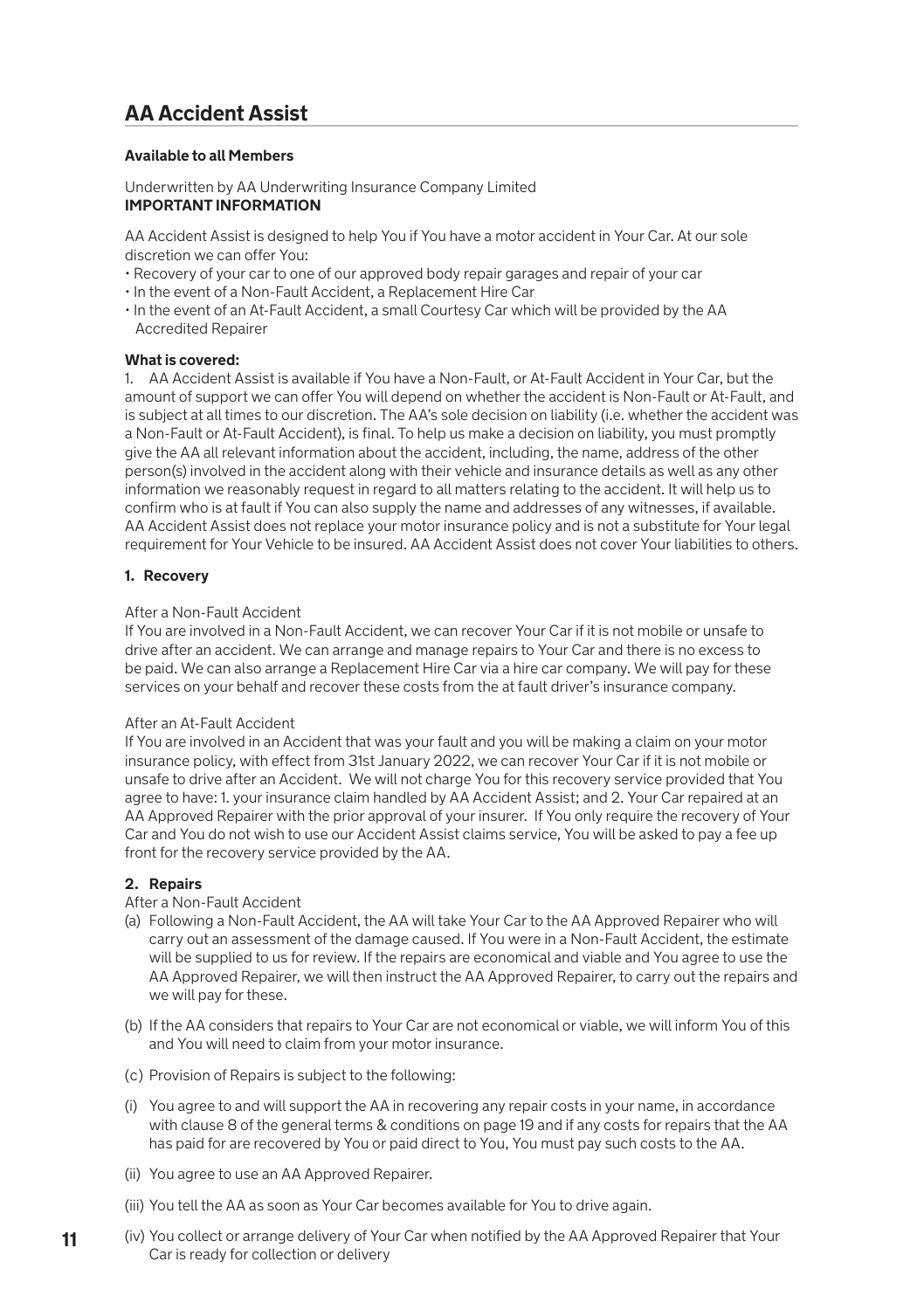(v) If You are VAT registered You will be liable for the VAT element of the repairs, which You should recover in the normal way from HMRC

(vi) The AA does not guarantee that Your Car will be delivered to the AA Approved Repairer during the opening hours of the repairer, or that the repairer will be immediately available to undertake any required repair.

### After an At-Fault Accident

(a) Following an At-Fault Accident, the AA will take Your Car to the AA Approved Repairer who will carry out an assessment of the damage caused or will arrange recovery of Your Car from your home address. The AA Approved Repairer will estimate the damage and arrange approval to proceed with the repair from your insurer, who will pay for the repair and recovery fee.

(b) If the AA Approved Repairer is not authorised by your insurer to proceed because your insurer considers that repairs to Your Car are not economical, or for any other reason, your insurer will inform You of this and will oversee management of your motor insurance claim. If for any reason Your insurer declines the claim, You will be responsible for the recovery and storage costs.

( c) The AA does not guarantee that Your Car will be delivered to the AA Approved Repairer during the opening hours of the AA Approved Repairer, or that the AA Approved Repairer will be immediately available to undertake any required repair.

### **3. Mobility**

Replacement Hire Car following a Non-Fault accident

(a) Following the Non-Fault Accident the AA will arrange the supply of a Replacement Hire Car and we will pay the cost of the Replacement Hire Car if Your Car cannot be driven or is considered unsafe. (b) AA Accident Assist is available only for Your Car (as defined) and the only type of vehicle that the AA

will arrange to be hired to You will be a four wheeled car (subject to availability).

( c) If Your Car is uneconomical to repair and You make an insurance claim under 2(b) above, We will continue to pay for a Replacement Hire Car, however we will decide how long the Replacement Hire Car can be hired for. It is your responsibility to keep us updated on the progression of this insurance claim. Failure to do so may result in us ceasing to pay for the Replacement Hire car. If You do not accept a reasonable offer to settle the insurance claim, we may refuse to pay further hire costs.

(d) Provision of a Replacement Hire Car is subject to the following: -

(i) You agree to and will support the AA in trying to recover any Replacement Hire Car costs in your name in accordance with clause 8 of the general terms & conditions on page 19, and if any costs are recovered by You or paid direct to You and the AA has paid for the provision of a Replacement Hire Car, You must pay such costs to the AA.

(ii) You agree that the AA selects the Replacement Hire Car supplier and the car to be hired.

(iii) You agree that the AA will decide how long a Replacement Hire Car can be hired for and for the AA's decision as to the duration of any such hire is final.

(iv) You enter into a car hire rental agreement with the AA's chosen supplier.

(v) You tell the AA as soon as Your Car becomes available for You to drive again.

(vi) You return the Replacement Hire Car to the AA's chosen supplier as soon as Your Car becomes available.

(vii)You meet the age and licensing rules of the Replacement Hire Car supplier and You follow any terms and conditions of the hire.

(viii) If You are VAT registered You will be liable for the VAT element of the repairs, which You should recover in the normal way from HMRC

(ix) We can take details of your claim for AA Accident Assist 24 hours a day, 365 days a year, but can only arrange delivery of a Replacement Hire Car between 9am and 4.30pm Monday to Friday (excluding public and bank holidays)

Small Courtesy Car following an At-Fault Accident

In the event of an At-Fault Accident, the AA Accredited Repairer will provide you with a small Courtesy Car for the duration of any repair. This is subject at all times to availability. In the event that Your Car is declared a total loss, You will not receive a Courtesy Car from the AA Approved Repairer and will need to speak with your insurer about possible mobility options.

### **4. What is not covered**

1) If You make a claim for AA Accident Assist that is at all false or fraudulent, or support a claim with any false or fraudulent statement or documents You will lose the benefit of AA Accident Assist and the AA may cancel Your membership in accordance with its rights under clause 12(b) page 20 of the AA membership General Terms & Conditions You will not be entitled to a refund of all benefits of the policy and any premiums that You have paid. In addition, the AA may recover from You any costs paid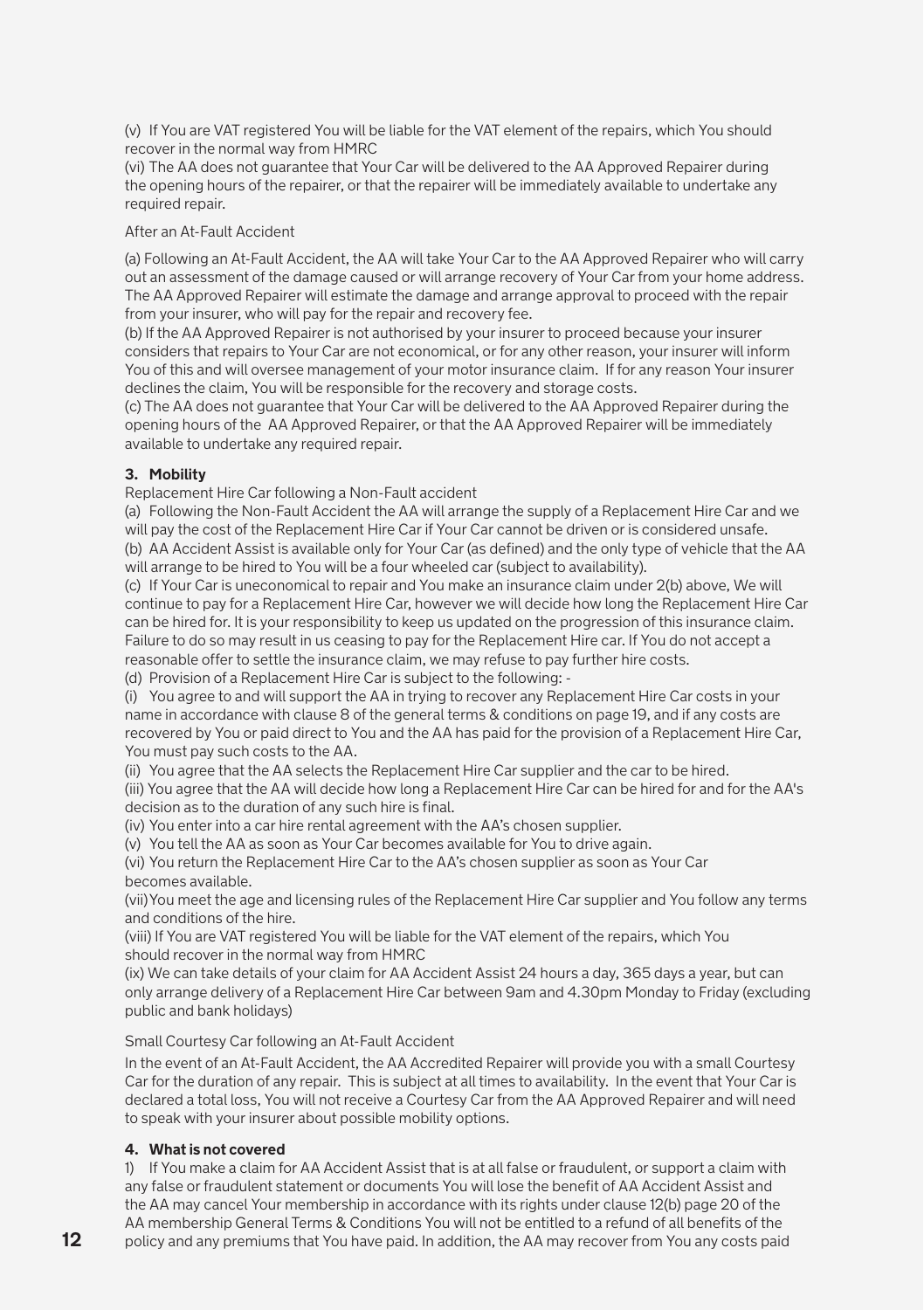by way of benefit under this policy. If You fraudulently provided Us with false information, statements or documents the AA may record this on the anti-fraud databases and the AA may notify other organisations.

- 2) Accidents that arise from your unlawful use of drink or drugs.
- 3) Any accident that occurs outside England, Wales or mainland Scotland.
- 4) Any accident if You are claiming against a person who does not have a valid motor insurance policy or a person who cannot be identified or traced;
- 5) Any accident that You have reported to your motor insurer and in relation to which your motor insurer has declined cover.
- 6) In respect of the repairs: -
- a) The AA will not pay for repair costs when You make your own arrangements for repairs to Your Car after the accident.
- b) The AA will not pay for repairs to vehicles that are not Your Car.
- 7) In respect of the Replacement Hire Car:
	- a) Fuel.
	- b) other charges arising from Your use of the Replacement Hire Car such as (without restricting in any way the type of charges being referred to here) any insurance excess charges, charges arising from damage to the hire car by You and daily hire charges arising if You keep the Replacement Hire Car after Your Car has been repaired.
	- c) Replacement Hire Car cannot be supplied with a tow bar and therefore Your caravan or trailer will, if eligible, have to, be recovered under National Recovery (Relay).
	- d) The AA cannot guarantee that they will be able to provide a replacement hybrid or electric vehicle.
	- e) The AA will not pay for Replacement Hire Car costs when You make your own arrangements for car hire after an accident.
	- f) If we arrange and pay for a Replacement Hire Car but subsequently it is established to the AA's reasonable satisfaction that the accident was not entirely the other person's fault, we will not pay any further Replacement Hire Car costs. However, we will not seek to recover from You any costs that we have already paid prior to notifying You of Our decision provided the accident details You have supplied are true and complete.
	- g) Daily hire charges that You incur when Your Car has been repaired and is ready for collection.
	- h) If the AA has arranged a Replacement Hire Car on your behalf but your own insurer is dealing with the damage to your car, You will not be covered if You fail to keep Us updated on the progression of the car damage when asked.

### **At Home (Home Start)**

Provided by Automobile Association Developments Limited (trading as AA Breakdown Services)

### **What is covered:**

- At Home (Home Start) extends Roadside Assistance cover and is available only to those who have purchased Home Start cover at least 24 hours before the relevant breakdown or accident occurred;
- At Home (Home Start) provides access to the same service as is available under 'Roadside Assist' following a breakdown or accident at or within a quarter of a mile of the Member's Home Address.

### **What is not covered:**

• All things excluded under 'Roadside Assistance' 'What is not covered' above.

### **National Recovery (Relay)**

Provided by Automobile Association Developments Limited (trading as AA Breakdown Services) **What is covered:**

• National Recovery (Relay) extends Roadside Assistance cover and is available only to those who have paid for the additional National Recovery (Relay) cover at least 24 hours before the relevant breakdown occurred;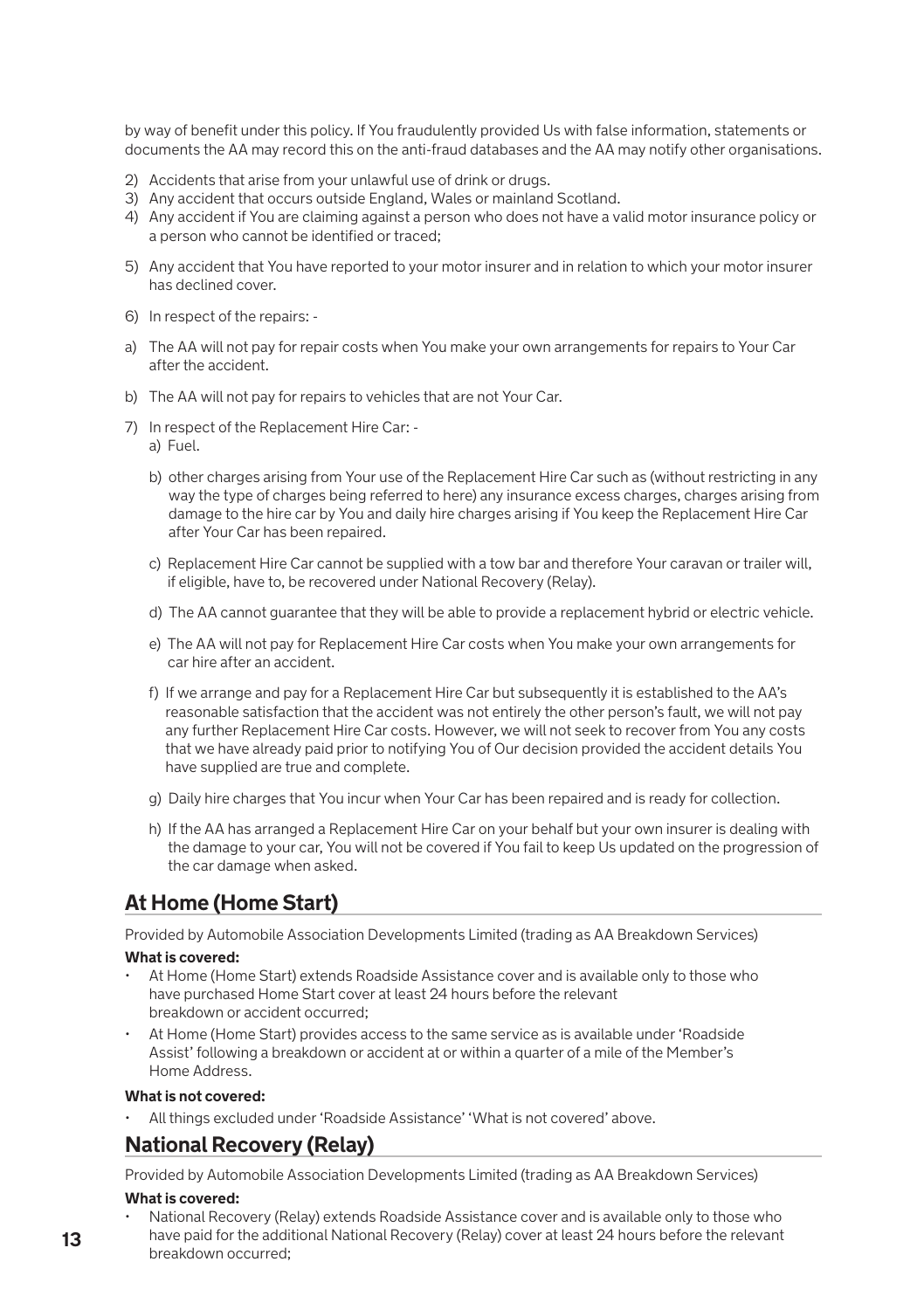- Relay is available when the AA provides either Roadside Assistance or At Home (Home Start) service and the AA cannot repair Your Vehicle at the roadside or at Your home;
- Relay provides recovery of Your Vehicle, together with the driver and up to a maximum of seven passengers to any single destination of Your choice in the UK (see also General Terms & Conditions, clause 1g, page 16).

### **What is not covered:**

- Recovery in cases of mis-fuelling. In such cases service will be restricted to a local tow provided under your Roadside Assistance cover;
- Recovery following a Road Traffic Accident, unless agreed by you to meet these costs or if making a claim under your insurance policy you agree for the AA to recover this cost from your insurer. See General terms page 17, section 2;
- All things excluded under 'Roadside Assistance' 'What is not covered' on page 10.

### **Immediate requirement for National Recovery (Relay):**

If you join already requiring National Recovery (Relay) (or you require National Recovery ( Relay) before the 24 hours referred to above has elapsed) the AA may be prepared to provide National Recovery (Relay) assistance for the breakdown concerned. If the AA are prepared to provide National Recovery (Relay) assistance then You will need to pay a supplementary premium for purchasing National Recovery (Relay) in a breakdown situation in addition to the price of National Recovery (Relay). The cost of this will be notified to You by Us at the time of purchase.

Additionally, the AA is entitled to limit the relevant recovery under National Recovery (Relay) to the maximum mileage notified at the time the request for the relevant assistance was made and to charge for any recovery provided in excess of that mileage. The cost of this additional mileage will be confirmed to you at the time of purchase;

### **Compassionate Relay Assistance:**

The AA may be prepared to make Relay available if You are, or the driver of Your Vehicle is, unexpectedly taken ill during a journey and no other passenger can drive Your Vehicle so as to complete Your intended journey. Any Compassionate Relay Assistance is given at the AA's absolute discretion and subject to the production of any proof of illness that the AA reasonably requires.

### **Onward Travel (Stay Mobile)**

Underwritten by Acromas Insurance Company Limited.

### **What is covered:**

- Onward Travel (Stay Mobile) extends Roadside Assistance cover and is only available where cover has been purchased at least 24 hours before the relevant Breakdown occurred;
- Onward Travel (Stay Mobile) is available if Your Vehicle is immobilised following a Breakdown which the AA has attended under Roadside Assistance or At Home (Home Start) and where the AA cannot arrange a local prompt repair;
- Members with Onward Travel (Stay Mobile) may choose from one of the following; a replacement car; or overnight accommodation; or

public transport costs which are described in detail on page 15 below.

### **What is not covered:**

- Onward Travel (Stay Mobile) cannot be claimed retrospectively and must be requested at the same time as the request for breakdown assistance is made or such assistance is given;
- Onward Travel (Stay Mobile) is not available following an accident or self induced fault (possible examples of self induced fault include: mis-fuelling, lost keys or locking keys in Your Vehicle) (see General Terms & Conditions, clause 2, page 17);
- Onward Travel (Stay Mobile) is limited to 3 claims in any one Membership Year.

### **Onward Travel (Stay Mobile) benefit options: A: Replacement vehicle**

### **What is covered:**

- $\cdot$  The cost to supply a replacement mid-range saloon or hatchback type car up to 1,600cc. (Category D) for up to 3 days, by our chosen supplier, subject to availability.
- (If you Breakdown within the UK Mainland or Northern Ireland), a collection/ delivery service of the replacement vehicle within a 30 mile-radius of the breakdown or Your chosen location. (You can either be picked up or for the replacement vehicle to be delivered to you within these limits).

### **What is not covered:**

- **14** • Additional charges incurred if You keep the replacement vehicle for longer than 3 days; or
	- Fuel costs (including those resulting from pick-up, collection and delivery of the vehicle); or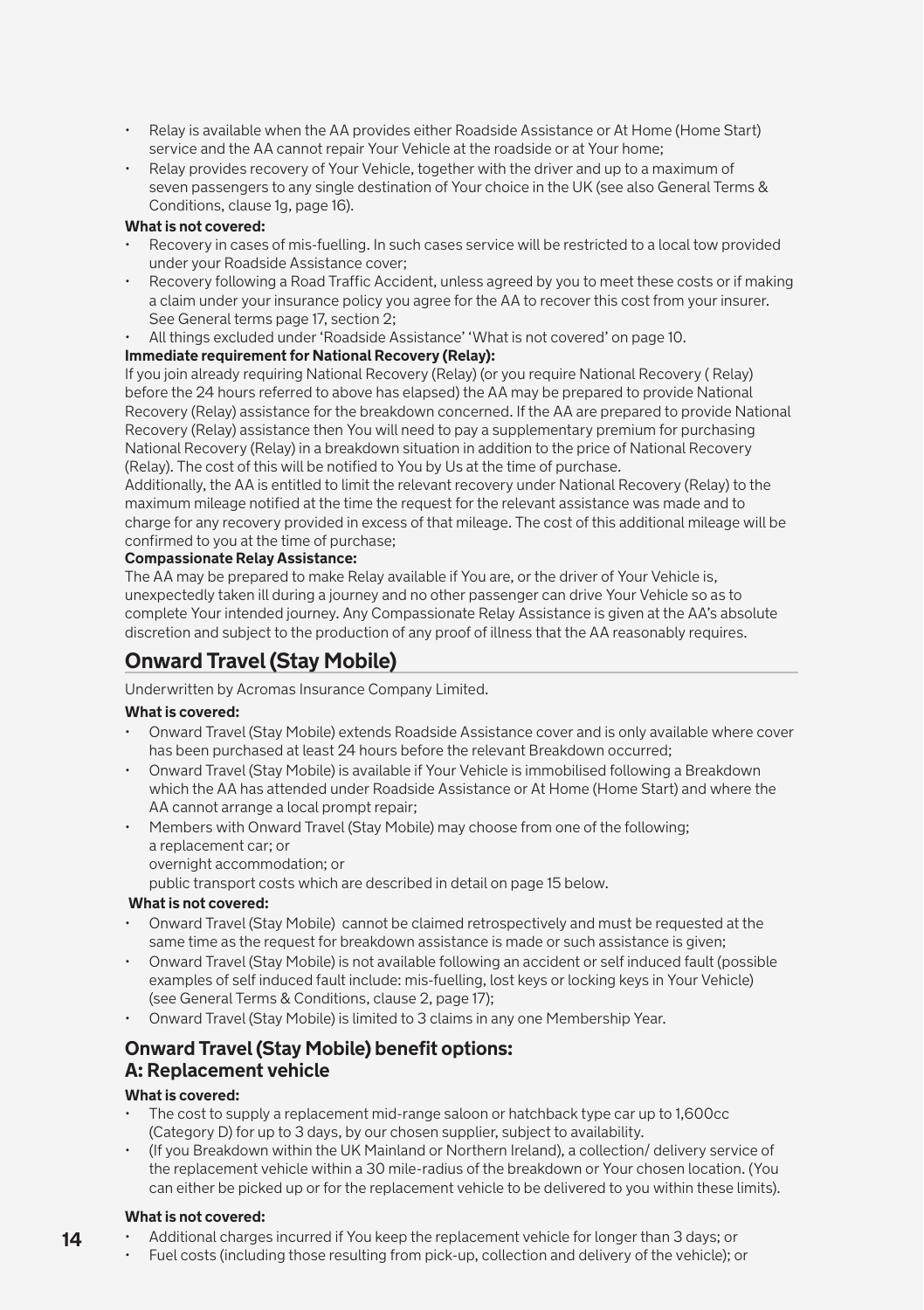- Any ferry, toll or congestion charges incurred in the replacement vehicle; or
- Any insurance excess charges, or other insurance related charges (see important information below);
- Replacement vehicles cannot be supplied with a tow bar and therefore Your caravan or trailer will have to, if eligible, be recovered under National Recovery (Relay) with Your Vehicle;
- We cannot provide a like for like replacement for Your Vehicle (this includes being unable to provide a replacement hybrid or electric vehicle).

**Important Information:** Replacement vehicles are supplied to You by the AA's chosen suppliers. The hire agreement will be between You and the relevant supplier and will be subject to that supplier's Terms & Conditions. These will usually require or include (amongst other things):

- Drivers to be aged at least 18 years and to have held a full driving licence for at least 12 months;
- Production of a full driving licence valid at the time of issue of the hire vehicle ;
- Any applicable endorsements as advised by the replacement vehicle supplier;
- For drivers under the age of 21 provision of a replacement vehicle may be subject to the use of their own insurance, where available, for the duration of the hire period. Any costs incurred in this event will not be covered. If the driver's own insurance cannot cover this alternative transport (see option B below) will be required;
- A valid credit card is required. Alternatively the supplier will require a deposit of not less than £50 and may also undertake a simple credit check before releasing the vehicle to you;
- A minimum insurance excess of £500, in the case of damage to or theft of the hire vehicle;
- Limitations on the availability and/or engine capacity of the replacement vehicle drivers aged at 18-21 years are restricted to a hatchback type vehicle up to 1,200cc;
- The collection and delivery service limited to a maximum delivery distance of 30 miles. You are responsible for making arrangements for the return of the hire vehicle to the supplier;
- If the hire vehicle is not taken at the time and receipt of the hire vehicle is delayed at Your request and with the AA's agreement, You are responsible for arranging delivery directly with the supplier. (The AA may be prepared to assist with these arrangements);
- $\cdot$  The collection and delivery service is (or equivalent) is available from the chosen suppliers. subject to availability, to the supplier's terms and conditions and to Your payment of the supplier's fuel charges connected with collection and delivery. A minimum of two hours notice is required by the suppliers to arrange the delivery of a vehicle, with an additional two hours to deliver;
- If the AA's chosen supplier refuses hire for any reason, subject to prior price approval and authorisation from the Onward Travel (Stay Mobile) team who can be contacted by calling 0370 4050606, You are entitled to arrange a hire vehicle from another provider being arranged by the Member. Claims for the reimbursement of costs of such hire should be made in writing and sent together with proof of purchases and receipts to: The AA, Stay Mobile Claims, Agency Accounts, Fanum House, Basingstoke, Hampshire RG21 4EA.

### **OR**

### **B: Alternative Transport costs**

### **What is covered**

Costs for Alternative transport incurred by the driver and up to a maximum of seven passengers (see General Terms & Conditions clause 1g, on page 16) travelling to a single UK destination that have been agreed at the time of breakdown by the Stay Mobile team, who can be contacted by calling 0370 4050 606. Claims should be made in writing and sent together with proof of purchases and receipts to: The AA, Stay Mobile Claims, Agency Accounts, Fanum House, Basingstoke, Hampshire RG21 4EA. **What is not covered** 

Costs that have not been agreed and authorized by the Stay Mobile Team.

### **OR**

### **C: Overnight accommodation**

### **What is covered**

The AA will arrange and pay directly for one night's bed and breakfast on the day of the breakdown at a hotel of the AA's choice for the driver and up to a maximum of seven passengers (see General Terms & Conditions clause 1g, on page 16).

### **What is not covered**

Any additional costs incurred during overnight accommodation such as other meals, drinks, telephone calls and newspapers are not included. You must settle these direct with the hotel before leaving.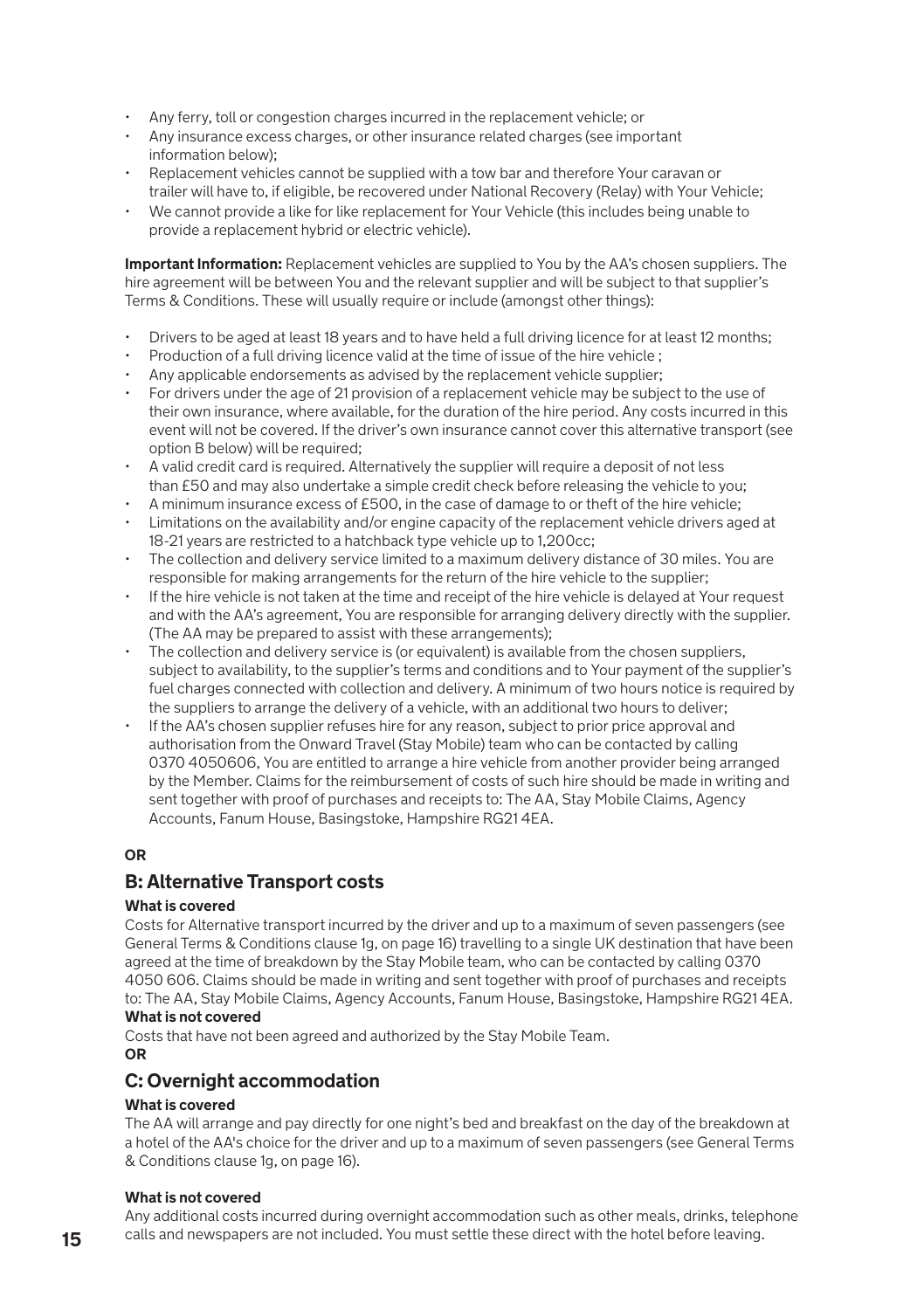### **General Terms & Conditions**

### **General exclusions**

- 1. AA membership Breakdown Cover does not provide for:
	- a. **Any vehicle servicing or re-assembly,** for example, where servicing or re-assembly is required as a result of neglect or unsuccessful work on the vehicle (including, but not limited to, DIY vehicle maintenance), other than that on the part of the AA or its agents;
	- b. **Garage labour costs:** that is the cost of garage or other labour required to repair Your Vehicle, other than labour provided by the AA or its agents at the scene of the breakdown or which is covered under AA Accident Assist;
	- c. **Fuel draining:** that is any costs of draining or removing fuel, lubricants or other fluids as a result of the introduction of an inappropriate substance. In the event of the introduction of an inappropriate substance which results in the need to drain or remove fuel, lubricants or other fluids, the only recovery the AA will make available to you will be to arrange for your vehicle, the driver and up to 7 passengers to be taken to the AA's choice of relevant local repairer or another location of your choice, provided it is no further, but you will have to pay for any work required:
	- d. **Failure to carry a serviceable spare:** that is any additional charges resulting from Your failure to carry a legal and serviceable spare wheel or tyre, except where this is not provided as manufacturers' standard equipment. The AA will endeavour to arrange on your behalf, but will not pay for, assistance from a third party;
	- e. **Having Your Vehicle stored or guarded in Your absence**: In the event that the AA does agree to, or needs, to arrange storage of Your Vehicle, for example without limitation, because the AA is not reasonably able to locate the delivery address You have provided or You have not provided, or do not provide when the AA requests, adequate delivery instructions, the AA will be entitled to charge You reasonable

storage charges; f. **Service to Vehicles on private property unless relevant permission is given:** that is the

- provision of service when Your Vehicle is on private property e.g. garage premises, unless You can establish that You have the permission of the owner or occupier;
- g. **Assistance for excess passengers:** the provision of any service or benefit to or for any persons in excess of the number of seats fitted in the vehicle at the time of breakdown, or to anyone who was not travelling in the relevant vehicle at the time of the breakdown. If there are more people than the maximum allowed, the AA will seek to arrange, but will not pay for, their onward transportation;
- h. **Trade transportation:** that is the provision of service to any vehicles bearing trade plates or which the AA has reason to believe have just been imported or purchased at auction;
- i. **Transporting from trade premises:** that is the transportation of immobilised vehicles where the AA considers this to be part of a commercial activity, for example, to, from or for motor dealers or delivery companies;
- j. **Locksmiths, tyre, glass or bodywork specialists costs:** that is the cost (including any call out charge) of any locksmith, glass, or tyre specialist, should the AA consider this to be required. The AA will endeavour to arrange this help on Your behalf, however it will not pay for these specialist services and any contract for services provided will be between You and the relevant specialist. If, in the AA's professional opinion, Your Vehicle requires recovery to such a specialist to be mobilised and, to effect that recovery, specialist lifting equipment not normally carried by AA mechanics is required, the AA will arrange the recovery but at Your cost. If use of a locksmith or other specialist would, in the AA's professional opinion, mobilise the vehicle, no further service will be available for the breakdown in question;
- k. **Transporting animals:** that is the transportation or arrangement of the transportation of any animal (guide dogs or hearing dogs will be transported together with their owner, unless this is not possible for health and/or safety reasons). The AA will not recover horses or livestock. If the AA does at its absolute discretion, agree to transport an animal, then this will be at Your own risk. It is Your responsibility to secure any animal being transported or to make alternative arrangements for its transportation;
- l. **Participation in sporting events:** that is assistance for vehicles broken down as a result of taking part in any "Motor Sport Event", including but not limited to racing, rallying, trials or time-trials or auto test. However, for the avoidance of doubt, the AA does not consider "Concours d'elegance" events, track test days for road-legal vehicles or rallies held exclusively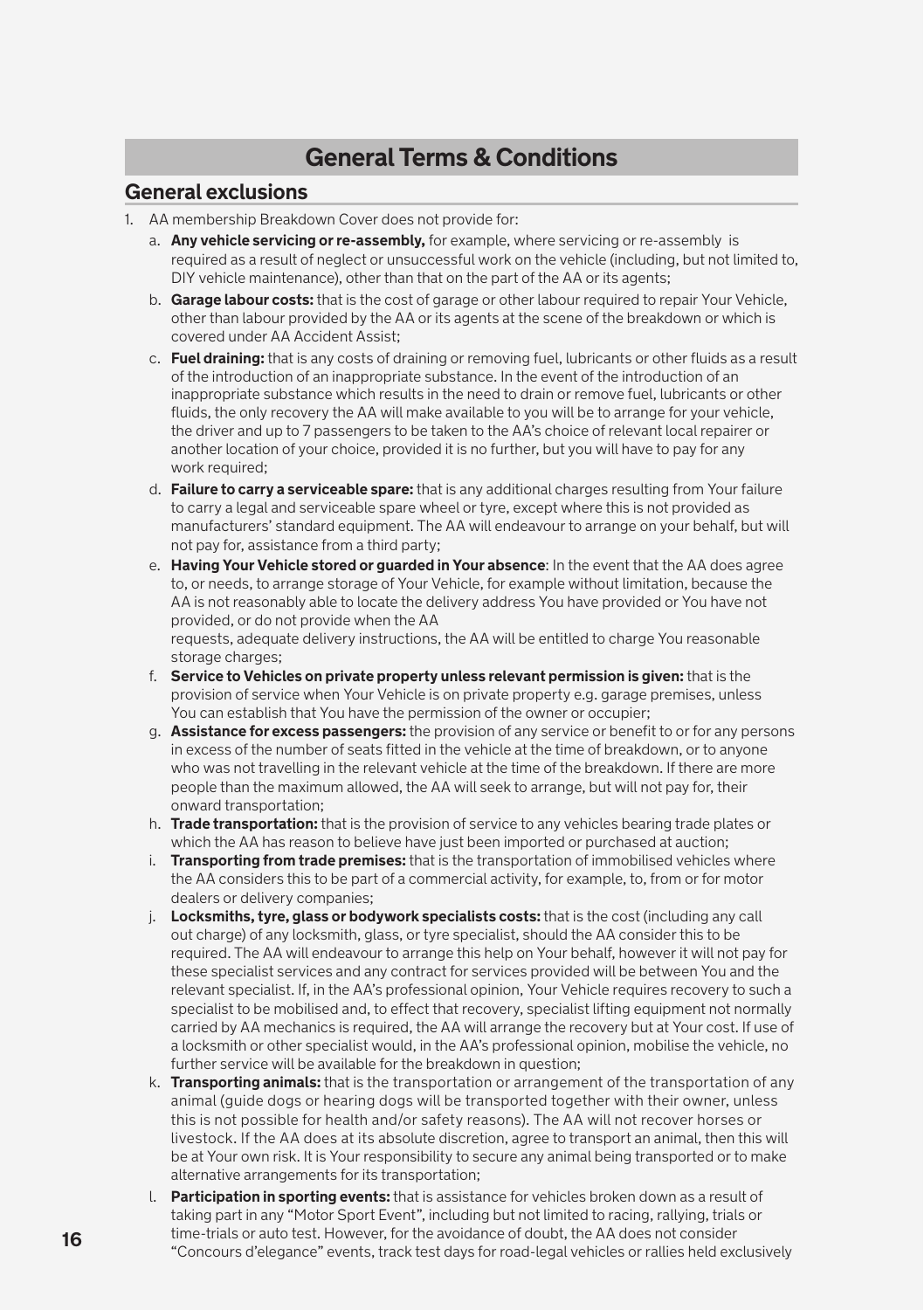on open public highways where participants are required to comply with the normal rules of the road, to be Motor Sports Events;

- m. **Malicious Damage or Vandalism:** that is the recovery of any vehicle that cannot be driven due to deliberate destruction or damage (which includes the malicious removal of any vehicle part). A recovery can be arranged but this would be at Your expense or reclaimed via Your insurance company.
- 2. Accident Recovery:
	- a. If the accident is a Non-Fault Accident or At-Fault Accident but You do not wish to use the AA Accident Assist service, The AA may provide (but not pay for) recovery following an accident. If so, You will be responsible for paying the AA's charges for this assistance.
	- b. In the event You agree for AA Accident Assist service to handle your claim, but subsequently change your mind once the AA has already recovered Your Car and delivered it to either an AA Approved Repairer or a destination of your choice, You will be responsible for paying either: (i) the AA recovery fee to the AA Approved Repairer before Your Car will be released back to You or your insurer; or (ii) the AA directly for the cost of the recovery incurred. The AA will not be liable for any other costs incurred, including but not limited to additional excess costs.
	- c. Where a recovery is arranged, if specialist equipment is required, You will be responsible for paying the cost of any equipment used.
	- d. You must give the AA, on request, any relevant information it reasonably requests in regard to all matters referred to in this clause.
	- e. Please note that, following an accident, or otherwise, it is and remains Your responsibility to ensure that You properly comply with any requirements of Your motor insurer in making a claim under Your motor insurance policy.
	- f. Where You do not request the services from us at the time of the incident and/or where You arrange for assistance and recovery services to be provided by another provider, we will make no contribution toward the cost of these (either to you or the provider).
	- g. If following an accident, You require one of the Onward Travel (Stay Mobile) services (and You have Onward Travel (Stay Mobile)), the AA may, again, be prepared to arrange this for You but will not be responsible for any costs involved. You must pay, on request, any applicable charges. You must give the AA, on request, any relevant information it reasonably requests in regard to all matters referred to in this clause.

### **General rights to refuse service**

Please note: if a Member is refused service by the AA the Member has the right to an explanation in writing (see "If you need to complain" page 6 for Customer Solutions contact details).

- 3. The AA reserves the right to refuse to provide or arrange assistance where the service request is for, or relates to:
	- a. **Repeat breakdowns within 28 days:** that is where service is requested to deal with the same or similar cause of breakdown (including running out of fuel or charge) to that which the AA attended within the preceding 28 days. It is Your responsibility to make sure that emergency repairs carried out by the AA are, where appropriate, followed as soon as possible by a permanent repair. The AA shall not be entitled to refuse assistance if the reason for the repeat breakdown is due to the negligence of the AA or its appointed agent.
	- b. **Unattended vehicles:** that is where You are not with Your Vehicle at the time of the breakdown or accident and You are unable to be present at the time that assistance arrives;
	- c. **Unsafe, unroadworthy, unlawful etc vehicles:** that is where in the AA's reasonable opinion, immediately before the relevant breakdown or accident, Your Vehicle was dangerous, overladen, unroadworthy or otherwise unlawful to use on a public road. Without restricting the generality of the AA's rights under this provision, and Your responsibility to comply with all applicable legal requirements, please note that for a UK registered vehicle to be used or kept on a public road, and subject to any relevant exemption that may apply, the vehicle must have a current excise licence (that is, up to date vehicle tax), a current MOT test certificate and have in force valid motor insurance to the minimum level required under UK law;
	- d. **Assisting where unsafe or unlawful activities,** that is where other than solely as a result of a failure on the part of the AA, the giving of service would involve any breach of the law (including, without in any way restricting the type of breach being referred to under this sub clause, a breach of the AA's health and safety duties which includes, for the avoidance of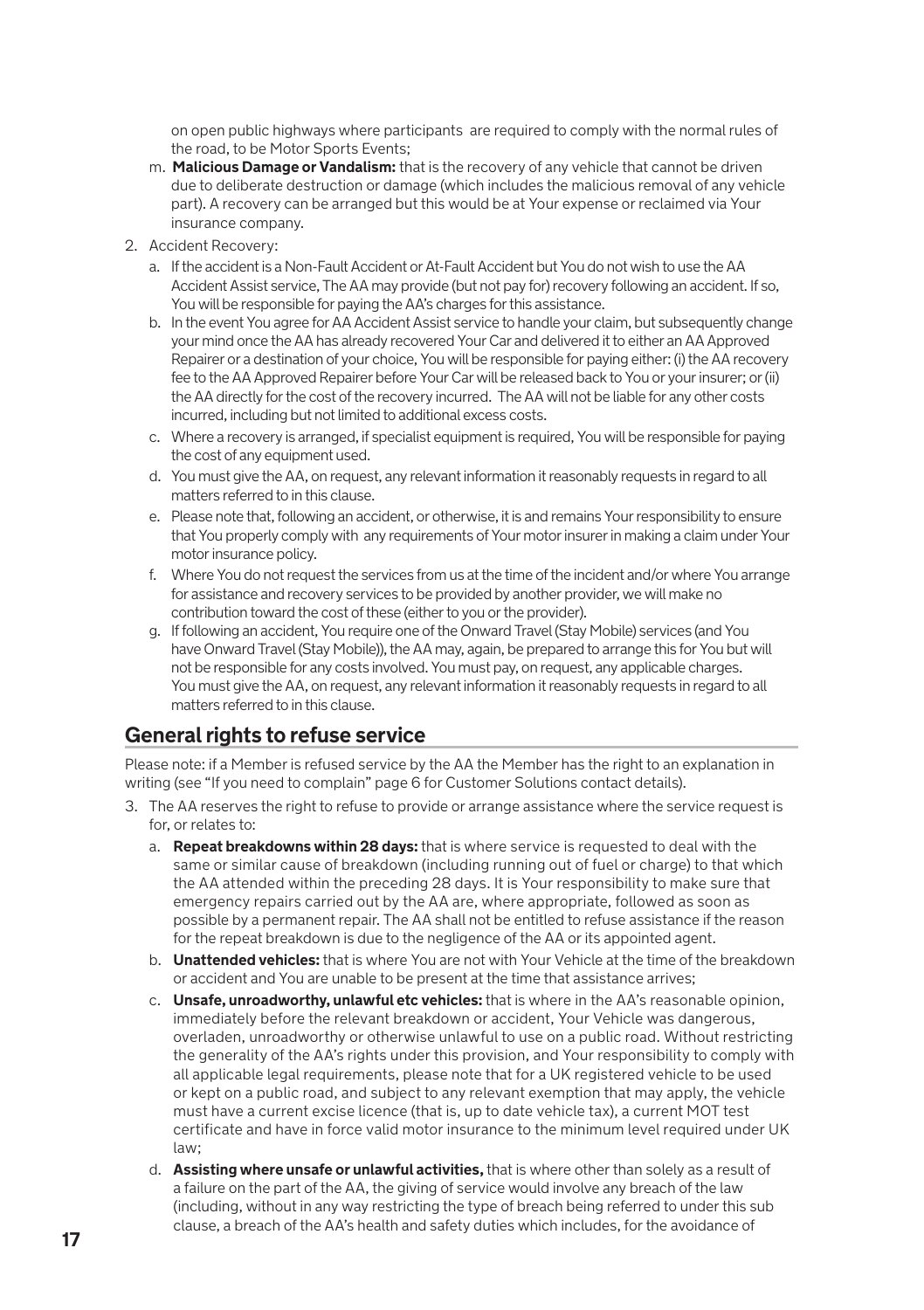doubt, post production conversions from conventional fuel to electric, where We are unable to determine that it is safe to do so);

- e. **Delay in reporting:** that is where the breakdown is not reported within 24 hours of You becoming aware of the breakdown. (The AA may agree to extend this period in exceptional circumstances);
- f. **We cannot verify membership,** that is where You cannot produce a valid membership card (or appropriate receipt) and some other form of identification. If these cannot be produced, and the AA is unable to verify that the appropriate AA membership Breakdown Cover is held, the AA reserves the right to refuse service.

 However if You are unable to prove entitlement to service or You are aware that You do not hold entitlement to an AA service, the AA may, at its discretion, offer service on the immediate payment (by credit, debit or switch card) of the usual price for the relevant cover required, plus a supplementary premium for joining while already requiring assistance. The cost of this premium will be confirmed to you prior to purchase.

 Please note that this does not apply to AA Accident Assist, which cannot be offered if You are aware that You do not hold entitlement to an AA service and cannot be purchased on the basis of joining while needing assistance.

 The amounts paid will be fully refunded if it can be established that the relevant level of service entitlement was held at the time of the breakdown. (For information, please see section 4 of the AA membership Breakdown Cover Arrangement and Administration Contract on page 26, for AAIS's fees in the event of refund).

 Any services provided under Onward Travel (Stay Mobile) must be paid for in advance by You and will be fully refunded if it can be established that entitlement to Onward Travel (Stay Mobile) was held at the time of the breakdown. No refunds will be given if entitlement under AA membership Breakdown Cover cannot be proved, or simply because Your Vehicle cannot be fixed at the roadside;

- g. **Unreasonable behaviour:** that is where the AA considers, on reasonable grounds, that You:
	- (i) or anyone accompanying You, or who is receiving or is entitled to receive assistance in connection with Your AA membership Breakdown Cover is behaving or has behaved in a threatening or abusive manner to AA employees, mechanics or agents, or to any third party contractor; or
	- (ii) have falsely represented that You are entitled to services that You are not entitled to; or
	- (iii) have assisted another person in accessing AA services to which they are not entitled; or
	- (iv) owe the AA money with respect to any services, spare parts or other matters provided by the AA or by a third party on the AA's instruction.
- h. **The Recovery of Unaccompanied children:** that is the recovery of any child under 16 years of age unless they are accompanied at all times by an adult (unconnected with the AA or its agents).

### **Additional services**

4. Any additional services made available by the AA which are not described in these Terms & Conditions are provided on a purely discretionary basis and may be withdrawn at any time.

### **Use of agents**

5. Service from dedicated AA mechanics is subject to availability and may be supplemented by use of appropriate agents. The AA will only accept responsibility for the actions of an agent where the agent is acting on the AA's instruction.

### **Requests for assistance**

6. All requests for assistance must be made to the AA using the contact instructions provided by the AA from time to time. If You contact a garage direct, You will have to settle its bill and the AA will be under no obligation to reimburse You.

### **Emergency nature of breakdown service**

7. AA mechanics are trained and equipped to carry out emergency roadside repairs and are not in a position to comment on the general safety or roadworthiness of a vehicle after a breakdown or an emergency repair. In addition, whilst AA mechanics will exercise such care & skill as is reasonable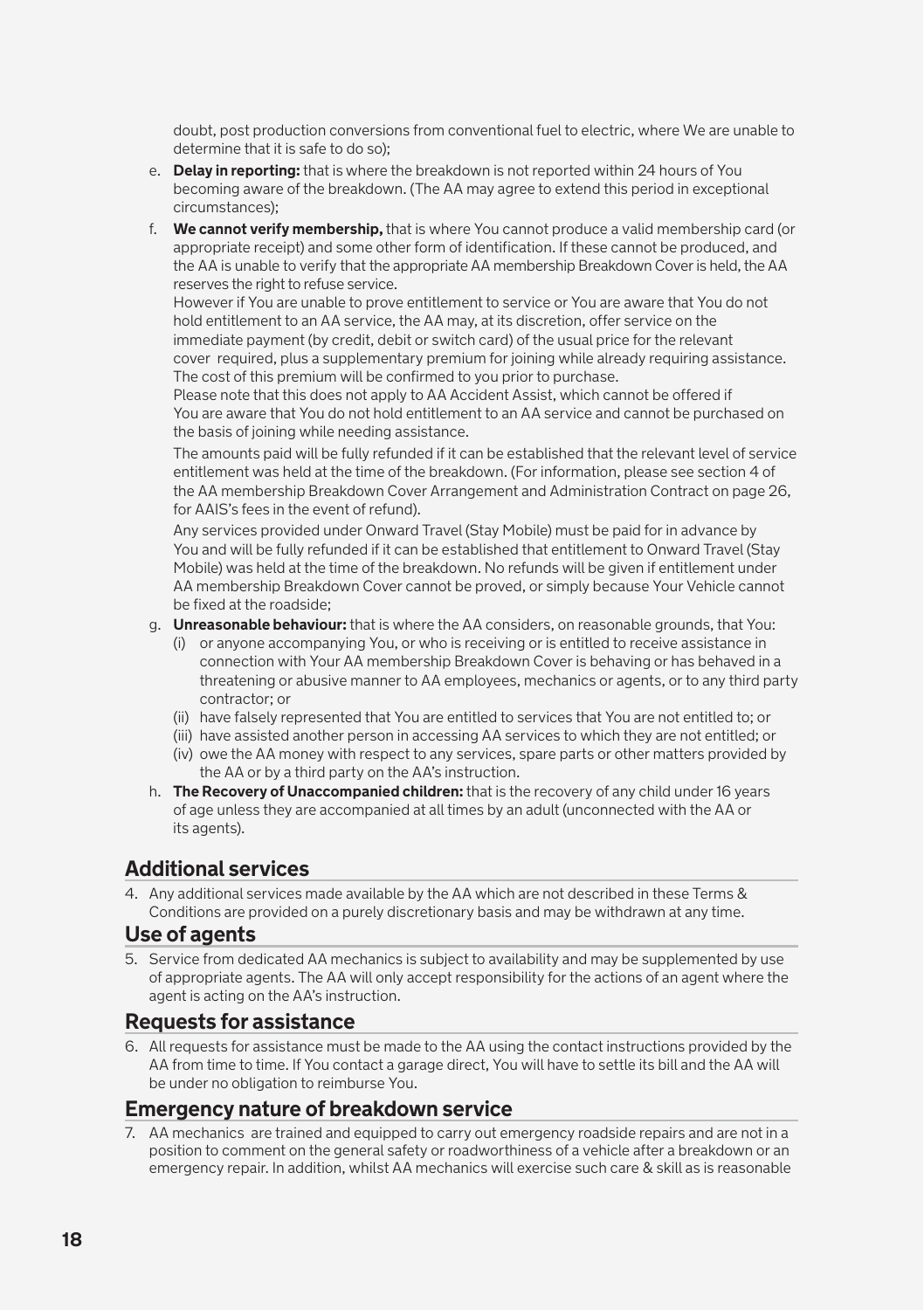in a roadside emergency situation, completion of an emergency repair cannot be taken to signify or in any way guarantee the general roadworthiness of the vehicle concerned.

### **Subrogation**

- 8. In the event that the AA provides AA Accident Assist the AA will be entitled to take over and conduct at the AA's expense and in Your name: -
	- (i) The negotiation defence or settlement of any claim against the at fault driver for recovery in respect of costs paid by the AA for AA Accident Assist ;
	- (ii) Legal proceedings to recover for the AA's benefit any payments made for AA Accident Assist.
	- (a) You must give the AA all documentation, help and information they may need.
	- (b) The AA reserves the right to recover costs paid by the AA for AA Accident Assist from your own motor insurance and you must assist the AA to recover of costs paid by the AA for AA Accident Assist from your motor insurance.

### **Cancellation & Suspension of AA membership Breakdown Cover**

9. The Member has the right to cancel their AA membership Breakdown Cover within a 14 day 'cooling off period', commencing either from the agreement of the contract (which is the renewal date for renewing Annual Cover) or the receipt of the relevant membership documents, whichever happens later.

The following refund policy will apply for Members cancelling within the cooling off period:

- a) if the Member joined already requiring assistance, the Member will receive a full refund of the total AA membership Breakdown Cover premium paid for joining but additional charges for assistance provided, which was already required at the time the Member joined will not be refunded and, if not already paid, may be deducted from any refund of AA membership Breakdown Cover premium.
- b) if the Member did not join already requiring assistance, the Member will receive a full refund of the AA membership Breakdown Cover premium for joining less the cancellation fee that Automobile Association Insurance Services Limited charges. Please see section 4 of the AA membership Breakdown Cover Arrangement and Administration Contract, on page 26 for information on AAIS's fees in the event of cancellation.

You must not, in any event, make further use of the cancelled AA membership Breakdown Cover.

- 10. Outside of any relevant cooling off period (on joining or renewal) the following will apply: a) for Members with Annual cover:
	- there will be no refunds for cancellation except when cancellation is requested by or on behalf of a Member because the Membership ceases to be of benefit to the Member for one of the following reasons:
	- 1) death of the Member or, where the Membership is Joint or Family, death of any other nominated person on the Membership;
	- 2) the Member is permanently unable to drive due to illness or injury (where the Membership is Joint or Family, this will also apply to any other nominated persons on the Membership) Any refund will be on a pro rata basis.

The AA reserves the right to require the production of appropriate evidence to prove the reason for cancellation where a pro rata refund is claimed.

 If a member does not meet the above refund criteria, but finds themselves temporarily not in need of their AA membership Breakdown Membership cover, the Member may be entitled to suspend your cover, in which case they should refer to the suspension information provided below.

- b) for those with Continuous Cover:
	- Members paying monthly or quarterly can cancel their cover at any time by giving a minimum of 30 days notice. No refunds will be considered upon cancellation and cancellation will take effect at the next payment date following the end of the notice period.

 Please note: Continuous Members must contact Us on 0343 316 4444 in order to cancel their AA membership Breakdown Cover. If the Member only cancels their Direct Debit, this will not cancel the Continuous Cover and we may arrange to collect the payment from the credit card or debit card supplied for the initial payment, in order to ensure the Member remains covered. We will advise the Member in writing prior to this. Unless otherwise notified by the Member, we will then continue to collect payment using this method, but we will advise the Member in writing that monthly payments will continue in this manner.

Once you have called us, cancellation will take effect at the next payment date following the end of the notice period. Please note that Continuous Members are entitled to change their level of AA membership Breakdown Cover at any time, however if the Member asks for a service to be removed from the cover held then this will take effect at the next payment date and no part refund of premium will be due.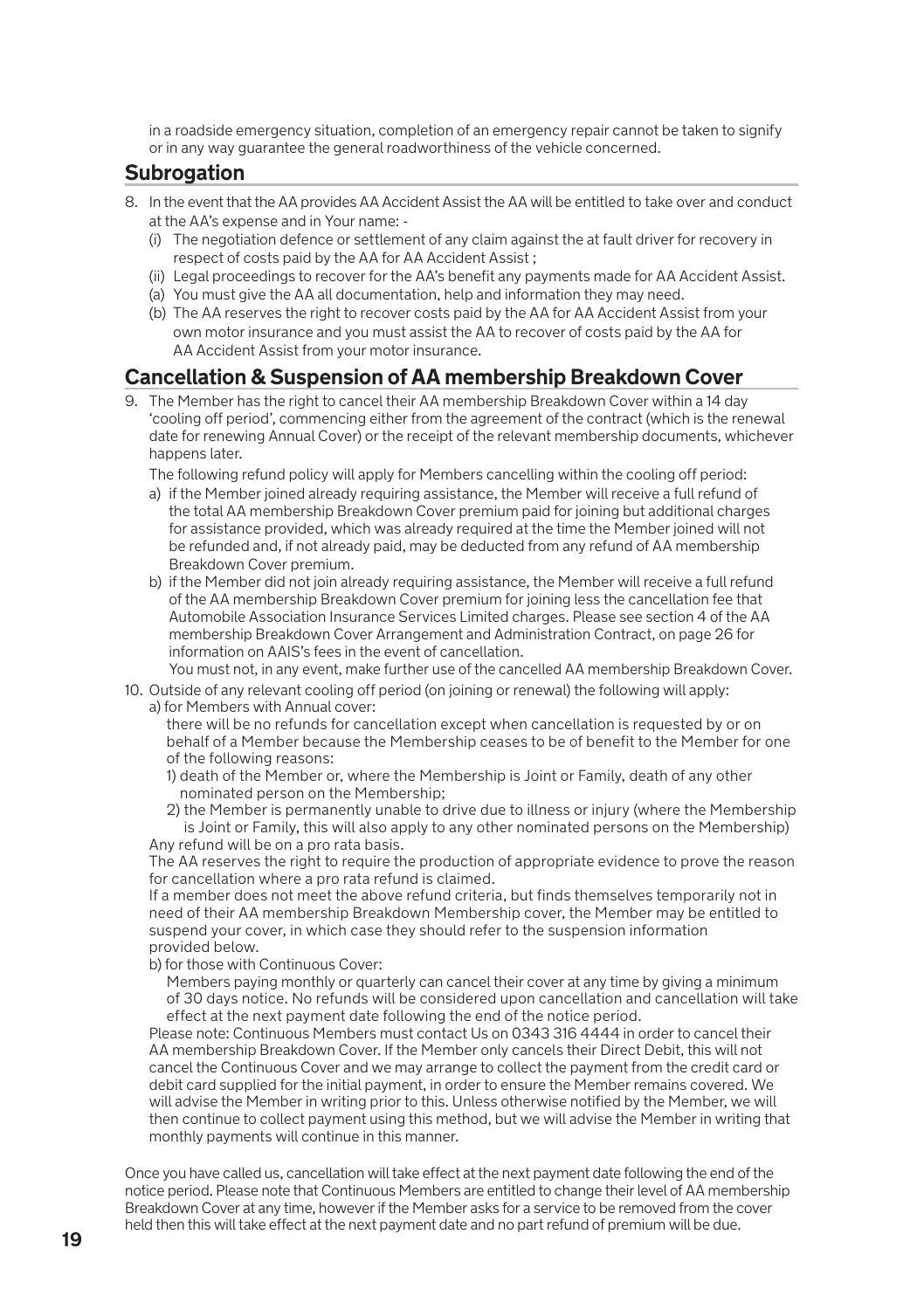11. Suspension:

 For Members with Annual Cover, if during the course of the Cover Period your circumstances change so that the Member temporarily does not require AA membership Breakdown Cover, You may suspend Your Membership no more than once in each Cover Period, for a period of at least 90 days but for no more than 5 years, if:

1 ) the Member is living abroad, or

2 )the Member has cover from another provider, or

3 )the Member has access to AA Breakdown included with a new car purchase, or

4 )the Member is temporarily unable to drive due to illness or injury.

 Suspension of Onward Travel (Stay Mobile) is not available. In the event that the Member requests, and the AA agrees to suspend their AA Membership any cover held for Roadside Assistance, At Home (Home Start) and National Recovery(Relay) will be suspended but any Onward Travel (Stay Mobile) cover will be cancelled. The Member will receive a pro rata refund of premium for the Onward Travel (Stay Mobile) cancellation.

The AA reserves the right to require the production of appropriate evidence to prove the reason for suspension (and pro rata refund in respect of OnwardTravel(Stay Mobile)).

 Any unused period of Roadside Assistance, At Home (Home Start) and National Recovery (Relay) cover will commence at your reactivation date (the end of the Member nominated suspension period). There will be no refund in respect of unused Roadside Assistance At Home (Home Start), Home Start and National Recovery and (Relay) cover. Service cannot be used during the suspension period. The Member must contact the AA if they wish to reactivate the cover early. If the Member reactivates the cover whilst already brokendown, a charge may be payable, which will be confirmed to the Member at the time. When cover is reactivated, the terms and conditions in place at that time will apply, and they may have changed from the terms and conditions applying at the time of suspension.

- 12. The AA shall have the right to cancel Your AA membership Breakdown Cover (or any extensions to Your AA membership Breakdown Cover) or choose not to accept a new application for AA membership Breakdown Cover (or any extensions to Your AA membership Breakdown Cover) for the same Member in the following circumstances:
	- a) the AA has been entitled to refuse service, on more than one occasion under sub-clause 3 c or sub-clause 3d or on one or more occasions under sub-clause 3 g (see page 17-18) since the membership first began; or
	- b) the AA considers, in its reasonable opinion, and as a result of the Member's conduct, that there has been a breakdown in its relationship with the Member; or
	- c) AA membership Breakdown Cover was taken out where the AA was, or is, entitled to cancel an existing or previous AA membership Breakdown Cover under sub-clause a) b) e) or f) of this clause; or
	- d) The member had taken out another AA membership Breakdown Cover policy in the 6 month period prior to applying for the current AA membership Breakdown Cover; or
	- e) excessive use of the service has occurred for example, but without restriction, through failure to seek permanent repair following any temporary repair effected by an AA employee, mechanic or agent or due to lack of routine vehicle maintenance or failure to maintain fuel or charge in Your Vehicle; or
	- f) You or any other person accompanying You , or accessing AA assistance under Your membership have inappropriately to any representative of the AA by acting in an abusive manner via any communication medium or, if the AA decides to cancel Your membership, Your membership will be cancelled upon AA's notification in writing to You. This will be two days from the date of the AA's letter if the AA write to you and immediately if the AA notify you electronically.
	- g) If the AA has in the previous 6 months chosen not to renew or has cancelled another AA membership Breakdown Cover policy taken out by the Member. If the AA decides to cancel AA membership Breakdown Cover under this clause 12 that membership will be cancelled with effect from the Member's receipt of the AA's written notification of cancellation. Notification will be deemed to have been received by the Member two days from the date of the AA's letter of cancellation, if the AA writes to you, or immediately if the AA notifies the Member electronically. If the AA cancels an AA membership in accordance with this clause, and the Member concerned has Annual Cover, the AA shall give a pro rata refund (calculated on a daily basis) of the premium based on the unexpired cover at cancellation. For those with Continuous Cover a pro rata refund of the monthly or quarterly premium based on the unexpired cover at cancellation will be due.
- 13. The AA shall also have the right to cancel Your AA membership Breakdown Cover (or any extensions to Your AA membership Breakdown Cover):
	- a) immediately if any premium or other related charge is overdue;
	- b) if the AA has in the previous 6 months chosen not to renew a separate membership relating to You or Your Vehicle; or
	- c) at any time by giving at least 45 days notice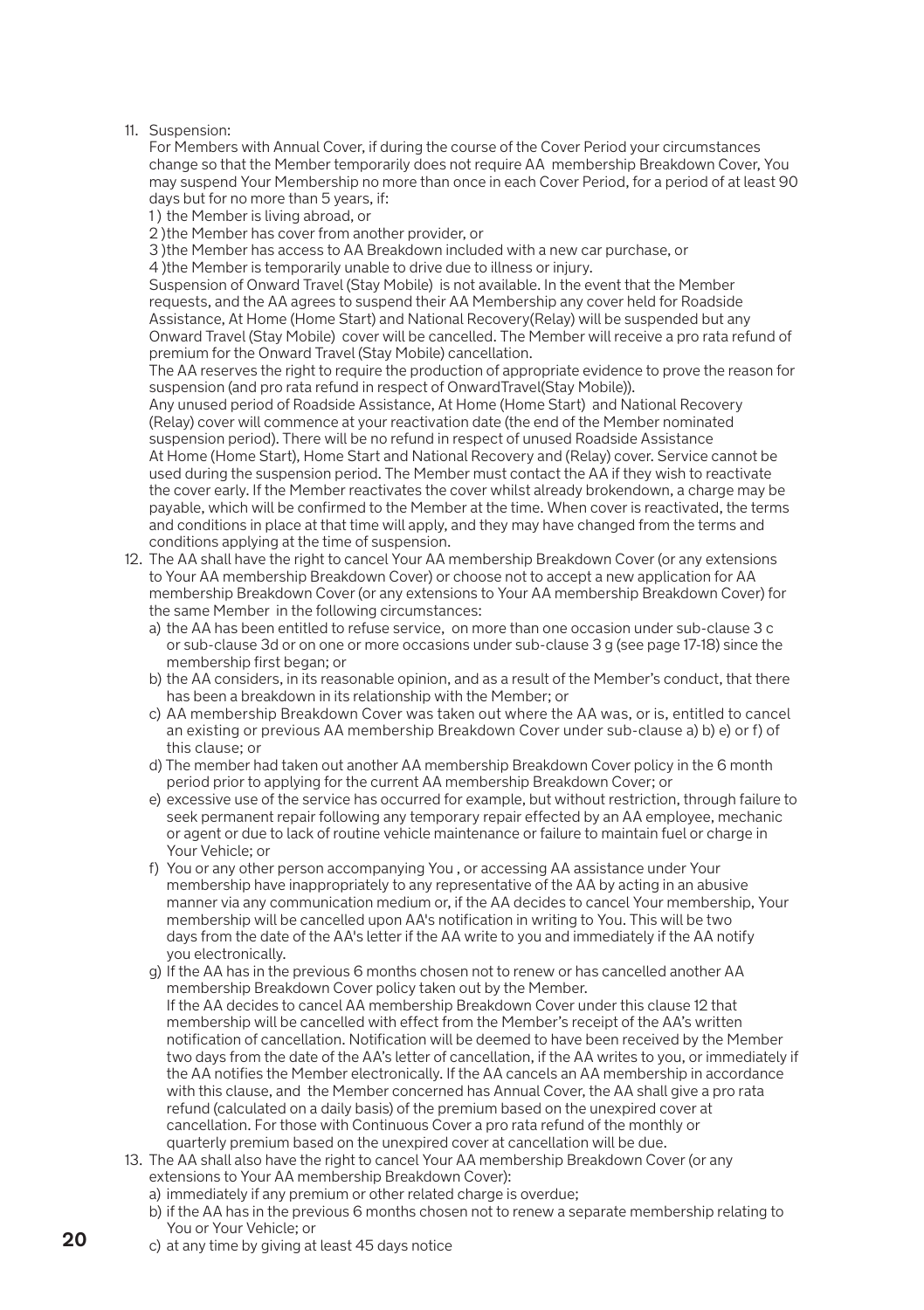### **Changes to your Recurring Payment Authority details**

14. If the Member pays under recurring payment authority and the Member's account and/or card details change, we will approach the Member's card provider/bank for, or receive from the Member's card provider/bank, updated details to help continue to provide the services requested. If the Member has agreed to pay for AA membership Breakdown Cover by continuous monthly premiums and a premium is overdue or missed, we may arrange to collect the payment from the credit card or debit card supplied for the initial payment, in order to ensure the Member remains covered. We will advise the Member in writing prior to this. Unless otherwise notified by the Member, we will then continue to collect payment using this method, but we will advise the Member in writing that monthly payments will continue in this manner.

### **Renewal and Review**

- 15. The AA reserves the right and is entitled not to renew Annual Cover or to change Your premium or offer a different product.
	- a) Annual Cover

 If AA membership Breakdown Cover is annual, we will write to the Member, giving at least 2 weeks notice, to confirm whether the membership will be renewed and will provide details of any changes to the premium and the Terms and Conditions applicable to the membership for the next Cover Period. If the membership is due for renewal and is paid for under an existing Direct Debit or Continuous Credit Card authority, then unless we hear to the contrary, or we have given You notice of non-renewal, Your AA membership Breakdown Cover will be automatically renewed at the end of each Cover Period that such authority remains in place. If a Member does not want to renew on this basis, they should notify the AA before the renewal date. Where notification not to renew is received near to the renewal date e.g. within 7 days, it may not be possible to prevent payment under a Direct Debit or Continuous Credit Card authority from being collected although this will be repaid if cover has not been renewed. For information, this should be done by contacting AAIS on 0800 435 980, see section 3 of the AA membership Breakdown Cover Arrangement and Administration Contract on page 25. Please note that Continuous Cover does not renew: see clause 15 b) below.

b) Continuous Cover

 Provided the applicable premium has been paid, a Continuous membership will continue until it is cancelled by the Member in accordance with the provisions set out in clause 10b, or by Us in accordance with the provisions set out in clauses 12 or 13. However, we may review the premium and other Terms and Conditions of a continuous membership in accordance with clause 16 below).

c) Business Use

 If you hold Vehicle membership in relation to a vehicle which is used as a taxi or any vehicle used to carry goods for reward including haulage, the provision of courier services, or parcel delivery, then without prejudice to the generality of clause 15 above, We reserve the right to review your membership and to cancel your AA membership Breakdown Cover by providing written notice of at least 45 days.

### **Changes to Terms & Conditions**

- 16. a) Annual cover: The AA is entitled to change any of the Terms & Conditions at renewal. The AA also reserves the right to make changes to these Terms & Conditions during the Cover Period, on the giving of at least two weeks notice, where this is necessary in order to comply with any applicable laws, regulations or the advice or instruction of any regulatory authority.
	- b) Continuous Cover: the AA is entitled to make changes to any of these Terms & Conditions (and to the premium payable) at any time during the Cover Period, but will always give You at least 45 days prior notice of any such change(s). In the event that within 15 days of such notice You cancel Your AA membership Breakdown Cover, You will be entitled to a pro-rata refund for any unused period of Cover for which a premium has been paid.

### **Changes to your Personal Details**

17. Changes to your name or address must be notified to the AA immediately. This can be done by using the following online link: www.theaa.com/changes, or by contacting AAIS on 0343 316 4444 or in writing to AAIS at: **Member Administration, The AA, Lambert House, Stockport Road, Cheadle, Cheshire, SK8 2DY**.

### **Matters outside the AA's reasonable control**

18. While the AA seeks to meet the service needs of Members at all times, its resources are finite and this may not always be possible. The AA shall not be liable for service failures where the AA is faced with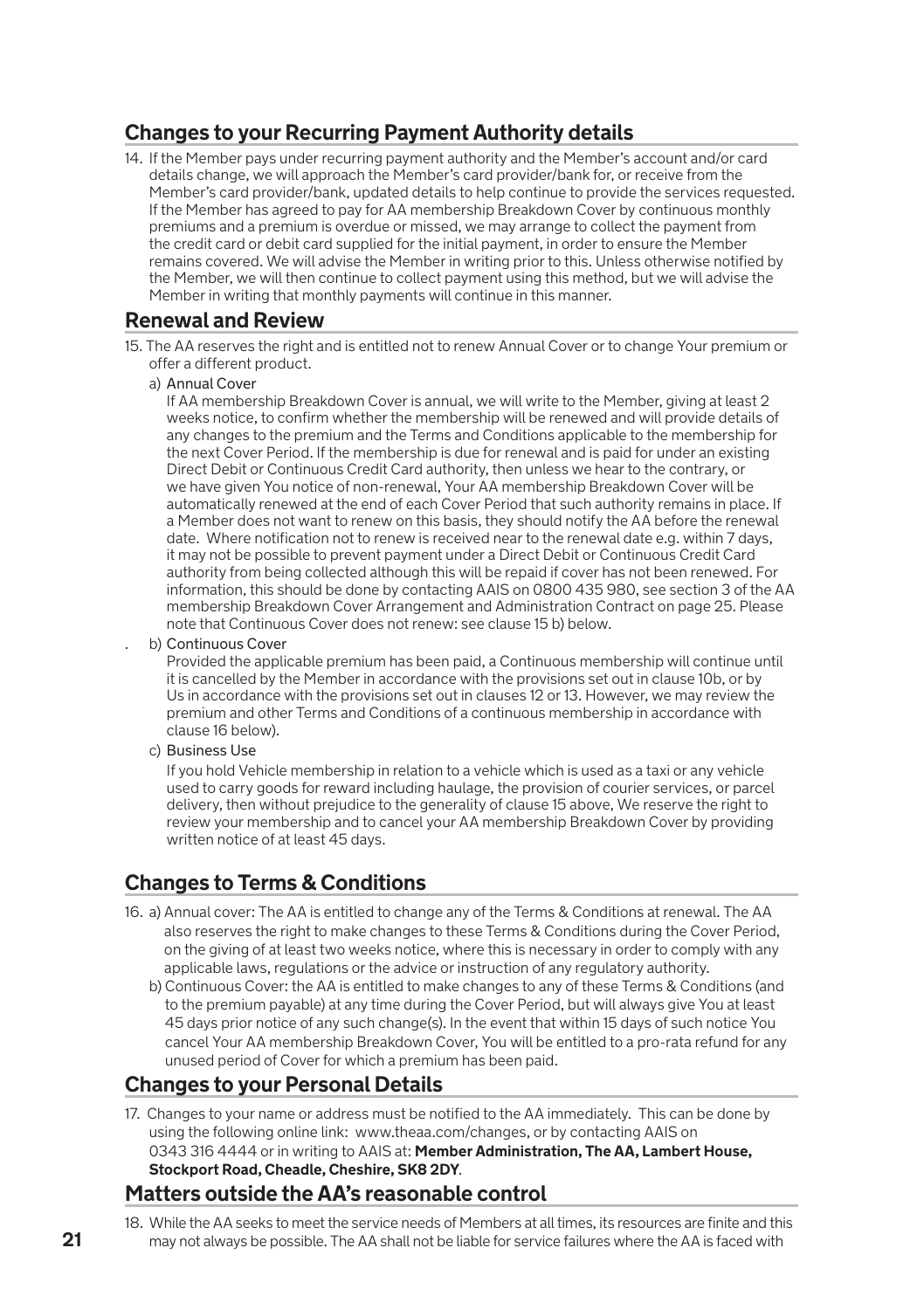circumstances outside its reasonable control. Events which might constitute circumstances outside the AA's reasonable control include (but are not limited to) Acts of God, outbreak of hostilities, riot, civil disturbance, acts of terrorism, acts of government or authority (including the refusal or revocation of any licence or consent), fire, subsidence, explosion, flood, snow, fog or other bad weather conditions, vehicle, roads that are not reasonably accessible by the AA, equipment or systems failures, shortages of fuel or other necessary supplies, failure of telecommunications lines or systems, default of suppliers or sub-contractors, theft, malicious damage, strike, lock out or industrial action of any kind.

### **Exclusion of liability for loss of profit etc**

- 19. The AA shall not, in any event, and to the extent permitted by law, have any responsibility for (a) any increased costs or expenses; or
	- (b) any loss of:
		- (i) profit; or
		- (ii) business; or
		- (iii) contracts; or
		- (iv) revenue; or
		- (v) anticipated savings; or
	- (c) for any special or indirect losses incurred as a result of or in connection with any service, whether resulting from tort (including negligence or breach of statutory duty), from breach of contract or otherwise. For the avoidance of doubt, nothing in this clause or these Terms & Conditions shall exclude or restrict the AA's liability for negligence resulting in death or personal injury.

### **Enforcement of Terms & Conditions**

- 20. Failure to enforce or non-reliance on any of these Terms & Conditions by the AA will not prevent the AA from subsequently relying on or enforcing them.
- 21. None of the Terms & Conditions, or benefits, of AA membership Breakdown Cover are enforceable by anyone else other than the Member. For the avoidance of doubt, and without limiting the above, any rights under The Contract (Rights of Third Parties) Act 1999, or any replacement or amendment of such act, are excluded.

### **Use of headings**

22 The headings used in this Policy are for convenience only and shall not affect the interpretation of its contents.

### **Interpretation: use of English law & language**

23. Your AA membership Breakdown Cover and these Terms & Conditions are governed and should be interpreted by the laws of England and Wales. The EEA State, for the purpose of AA membership Breakdown Cover, is the United Kingdom. The Terms & Conditions are written in English and all correspondence entered into shall be in English.

### **Fraudulent Applications**

24. If we discover that You, anybody insured under this policy or anyone acting for You has knowingly:

- made a fraudulent or false application.
- misrepresented any answers to our questions or withheld any relevant information in order to influence the AA.
- provided false or invalid documents in support application; or
- following an allegation or suggestion of fraud by the AA, or any other 3rd Part Business partner, withdrawn an application, had an application refused or declined or had a policy cancelled or made void.

we may:

- treat Your policy as if it never existed from the date of the fraud or misrepresentation and retain any premium You have paid for this policy.
- serve You a 7 day notice of cancellation on all other policies that You hold with Us; and
- pass details to the Police and fraud prevention agencies; or
- Refuse to honour your application if any way fraudulent, false or exaggerated and recover from You any costs that have been incurred.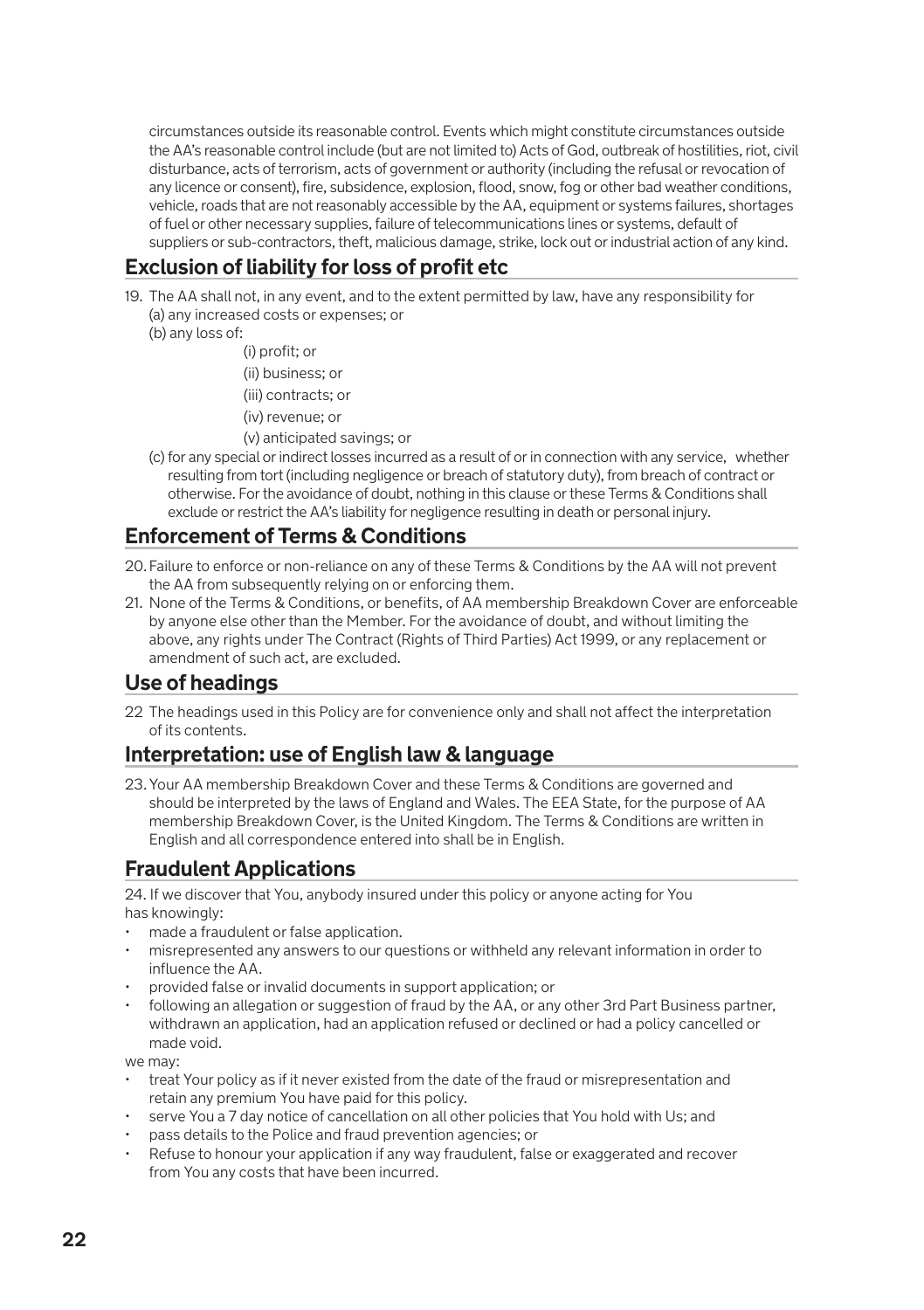Part 2. AA membership Breakdown Cover Arrangement and Administration Contract – Your Contract with AAIS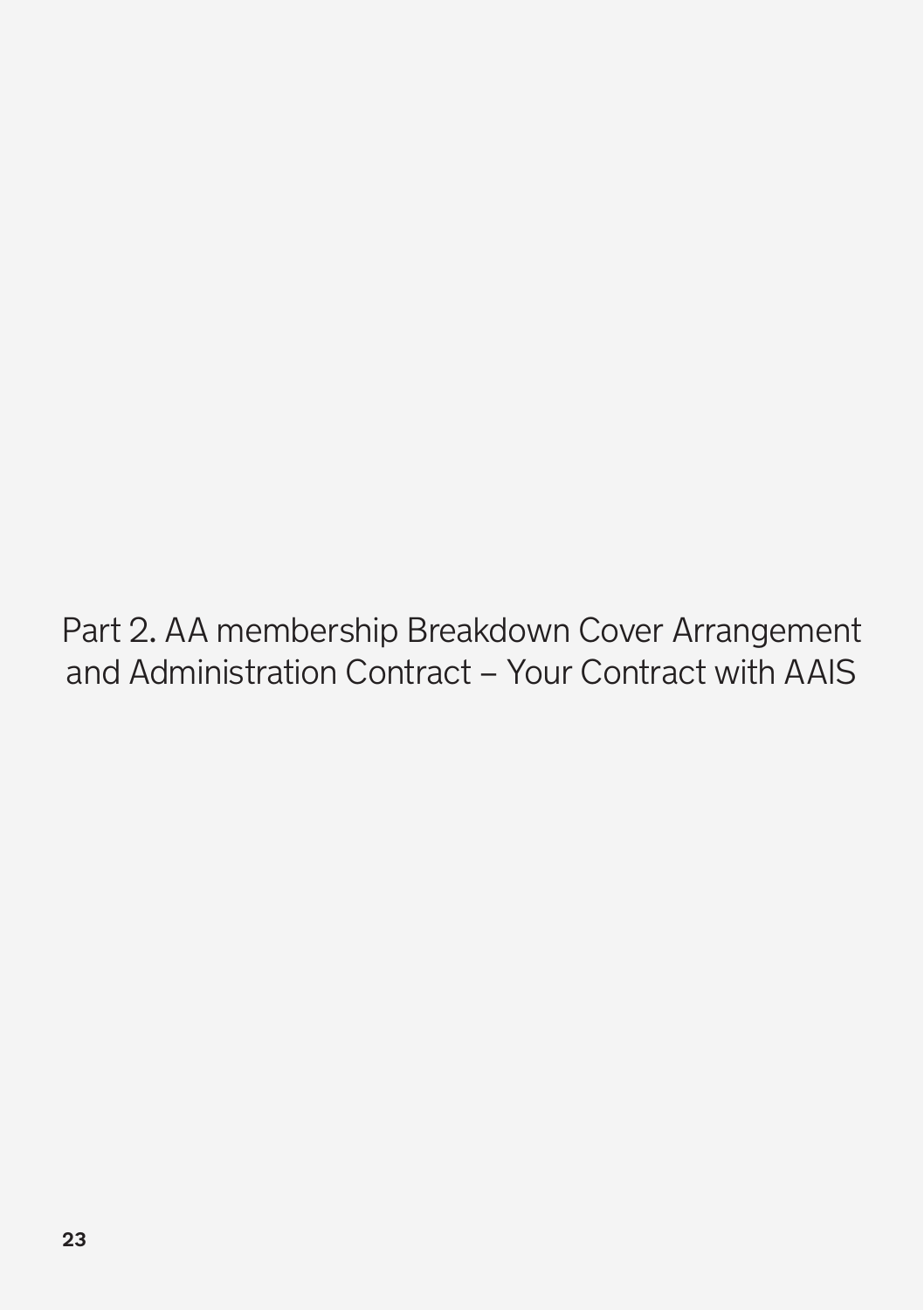### **AA membership Breakdown Cover Arrangement & Administration Contract - Your Contract with AAIS**

Set out below are the Terms and Conditions of your contract with Automobile Association Insurance Services Limited ("AAIS") relating to AAIS's arrangement and administration of your AA membership Breakdown Cover.

The minimum duration of your arrangement and administration contract with AAIS is the duration of your AA membership Breakdown Cover and your contract with AAIS will terminate simultaneously with the termination of the related AA membership Breakdown Cover (whatever the reason for such termination).

### 1. **Who regulates AAIS?**

AAIS is authorised and regulated by the Financial Conduct Authority. The Financial Conduct Authority is an independent body that regulates the financial services industry in the UK. AAIS's permitted business is that of an insurance intermediary dealing in and arranging contracts of general insurance. You can check this information on The Financial Services Register by visiting their website www.fca.org.uk The registration number is 310562.

### 2. **Which companies does AAIS deal with?**

AAIS deals with Automobile Association Developments Limited (trading as AA Breakdown Services) which underwrites Roadside Assistance, At Home (Home Start) and National Recovery (Relay), Acromas Insurance Company Limited which underwrites Onward Travel (Stay Mobile) and AA Underwriting Insurance Company Limited which underwrites AA Accident Assist. AAIS acts as an agent of these underwriters, when accepting or refunding premiums and when handling any claim monies. These are the only underwriters of breakdown assistance available through AAIS. AAIS may renew your cover to a different underwriter or notify you of a future change if the underwriter of AA products has changed for new policies for any reason.

Please note that some sales are not arranged through AAIS and if this applies to your cover, you will be issued with a separate document identifying the company which arranged your cover, and giving the required information about that company.

### 3. **What services does AAIS provide?**

AAIS provides the following services to you:

- Providing information about breakdown cover on offer: AAIS will provide you with information on the breakdown cover available from the insurer(s) under AA membership Breakdown Cover and will ask you some questions to help narrow down the level and type of that breakdown cover of interest to you. You will not receive advice or any recommendation on which level or type of breakdown cover to buy and you will need to make your own choice on which level and type of breakdown cover you require.
- Arranging breakdown cover. Once you decide what cover you require, AAIS will arrange this for you with the insurer(s), dealing with payment and issuing the relevant membership documentation and card(s).
- Administering breakdown cover: After arranging breakdown cover AAIS will administer it on your behalf, including supplying replacement membership documentation, keeping your membership records up to date, dealing with enquiries; changes to payment methods, renewals (including Autorenewal) of Cover and cancellations (including refunds of premium on behalf of the insurer(s)).

 If the Member has agreed to pay for Cover by continuous monthly premiums and a premium is overdue or missed, AAIS may arrange to collect the payment from the credit card or debit card supplied for the initial payment, in order to ensure the Member remains covered. We will advise the Member in writing before doing this. Unless otherwise notified by the Member, we will then continue to collect payment using this method, but will advise the Member in writing that we are doing this.

- Making changes to breakdown cover: If during your membership you wish to change the type or level of cover AAIS will provide you with information to help you make your choice and will arrange any changes with the insurer(s), including dealing with any additional payments and issue any relevant membership documentation and card(s).
- If, during the currency of your AA membership, the relevant insurer wishes to alter the Terms & Conditions of AA membership Breakdown Cover, AAIS will provide you with the relevant information. AAIS will, for compliance purposes, keep a copy of the policy that was issued to you. Communication by AAIS concerning any policy issued will be in English.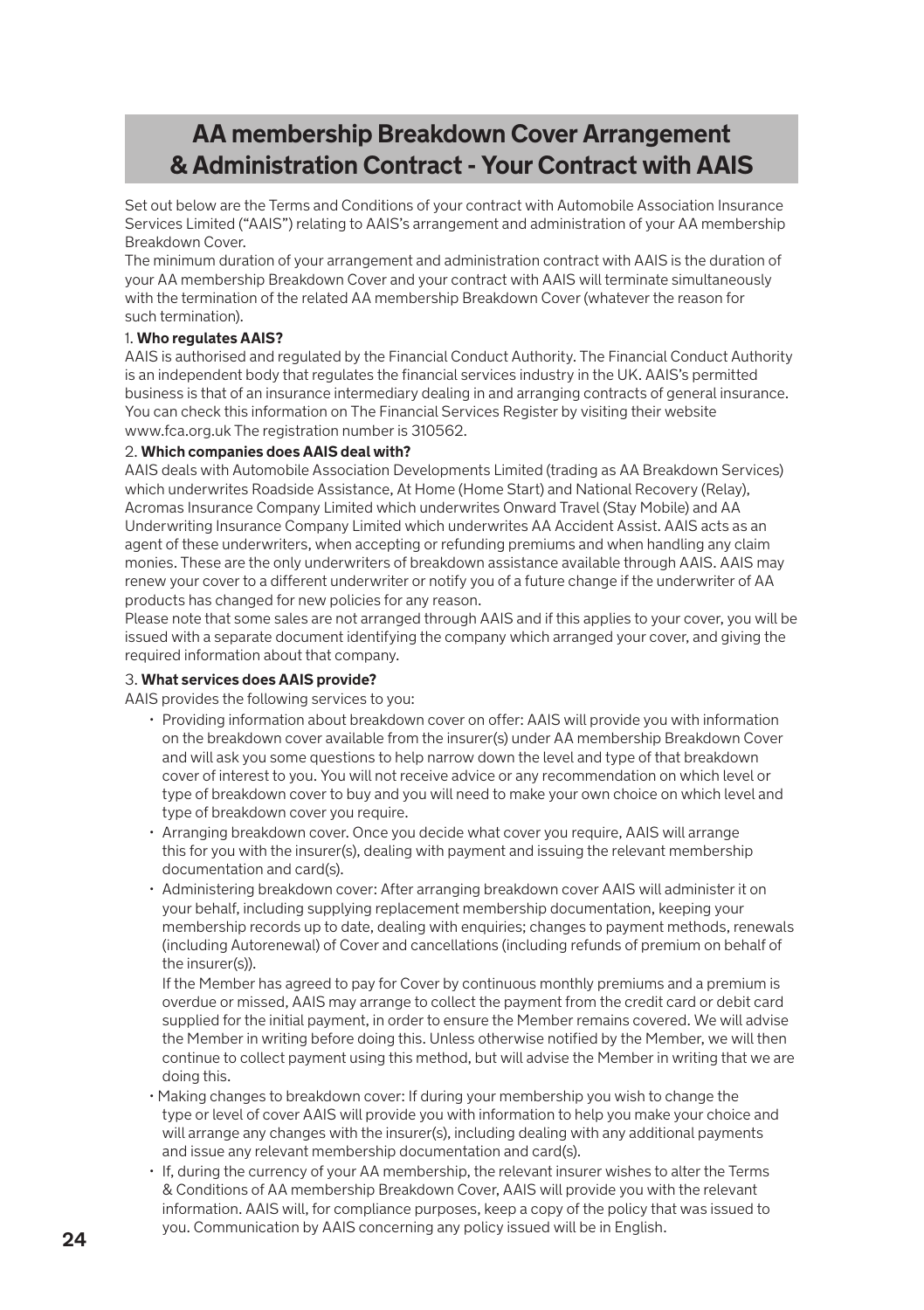AAIS act for the insurer(s) in marketing their insurance products: AAIS is authorised to act for the insurer when entering into a contract of insurance with you on their behalf. AAIS may receive and retain commission from the insurer in respect of any insurance that you take out through it. AAIS handles Onward Travel (Stay Mobile) claims on behalf of Acromas Insurance Company Limited. Acromas Insurance Company Limited calculates the profit made on Onward Travel (Stay Mobile). If Acromas Insurance Company Limited achieves a level of profit above an agreed amount they pay AAIS a percentage commission of the total premium. The percentage is adjusted periodically, up or down, so that Acromas Insurance Company Limited achieves the agreed level of profit. AA Underwriting Insurance Company Limited is part of the AA Limited group of companies. AA Limited holds 10% or more voting rights within AA Underwriting Insurance Company Limited.

### 4. **What will you have to pay for services provided by AAIS?**

AAIS will always inform you of, or confirm in writing its fees for the services it provides under this contract and the fees will be identified separately from the AA membership Breakdown Cover premium.

AAIS will normally charge an arrangement and administration fee in relation to the services it provides. You will be advised, in advance, if this fee will apply, and the amount payable.

Subject to statutory rights you may have as a consumer, AAIS will not refund any of its fees except:

- a) If you cancel in the circumstances set out in Clause 3f on page 18;
- b) If you cancel in the circumstances set out in Clause 9a on page 19;
- c) If you cancel in circumstances set out in Clause 9b on page 19 AAIS will refund its fees but may charge a cancellation fee of £20.

AAIS will also tell you about any other charges relating to Your AA membership including that AAIS may charge you a fee for a replacement card and for written notification of VAT status.

AAIS has authorised Automobile Association Developments Limited (AADL) to act as its agent for the purposes of receiving any amounts due under your contract with AAIS. Payments will be taken using the payment method provided when purchasing your AA membership Breakdown Cover.If you are due a refund of premium following cancellation or another transaction, AAIS will be entitled to deduct any fee, charges or other sums you owe in respect of your AA membership before making any such refund.

### 5. **Changes to Terms & Conditions**

Annual cover: AAIS is entitled to change any of these Terms and Conditions at renewal. AAIS also reserves the right to make changes to these Terms & Conditions during the Cover Period on the giving of at least two weeks notice, where this is necessary in order to comply with any applicable laws, regulations or the advice or instruction of any regulatory authority.

For Continuous Cover: AAIS is entitled to make changes to any of these Terms & Conditions (and to the fees payable) during a Continuous Cover contract, but will always give Members paying monthly or quarterly at least 45 days prior notice of any such change(s).

### 6. **Matters outside AAIS's reasonable control**

AAIS shall not be liable for service failures where it is faced with circumstances outside its reasonable control. Events which might constitute circumstances outside AAIS's reasonable control include (but are not limited to) Acts of God, outbreak of hostilities, riot, civil disturbance, acts of terrorism, acts of government or authority (including the refusal or revocation of any licence or consent), fire, subsidence, explosion, flood, snow, fog or other bad weather conditions, vehicle, roads that are not reasonably accessible by the AA, equipment or systems failures, shortages of fuel or other necessary supplies, failure of telecommunications lines or systems, default or suppliers or sub-contractors, theft, malicious damage, strike, lock out or industrial action of any kind.

### 7. **Exclusion of liability for loss of profit etc**

AAIS shall not, in any event, and to the extent permitted by law, have any responsibility for

- a) any increased costs or expenses; or
- b) any loss of
	- (i) profit; or (ii) business; or (iii) contracts; or (iv) revenue; or
	- (v) anticipated savings; or
- c) for any special or indirect losses incurred as a result of or in connection with any service, whether resulting from tort (including negligence or breach of statutory duty), from breach of contract or otherwise.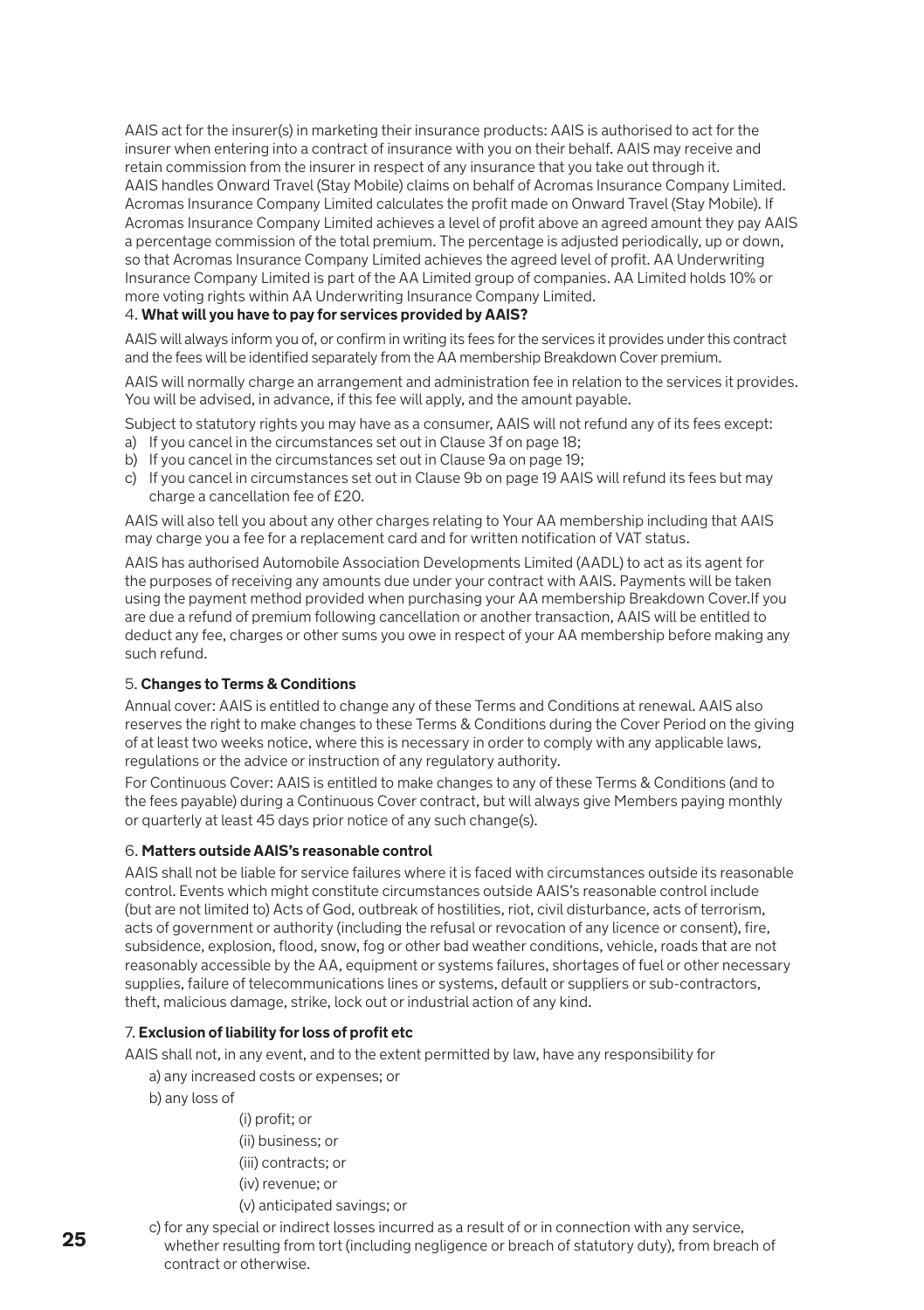For the avoidance of doubt, nothing in this clause or these Terms & Conditions shall exclude or restrict the AAIS's liability for negligence resulting in death or personal injury.

### 8. **Third parties**

None of the Terms and Conditions, or benefits, of this Contract are enforceable by anyone else other than the Member. For the avoidance of doubt, and without limiting the above, any rights under The Contract (Rights of Third Parties) Act 1999, or any replacement or amendment of such act, are excluded.

### 9. **Interpretation: use of English law & language**

This contract is written in English and is governed by, and should be interpreted under, the laws of England and Wales.

#### 10. **What to do if you have a complaint?**

We aim to provide you with a high level of service at all times. However, there may be a time when you feel that our service has fallen below the standard you expect. If this is the case and you want to complain, we will do our best to try and resolve the situation.

There are several ways you can contact us:

| Phone: | 0344 209 0556<br>01613335910                                                                                               |
|--------|----------------------------------------------------------------------------------------------------------------------------|
| Email: | customer.solutions@theAA.com                                                                                               |
| Post:  | <b>Customer Solutions</b><br>The Automobile Association<br>Lambert House<br>Stockport Road<br>Cheadle, Cheshire<br>SK8 2DY |

Text Phone users can contact us using Next Generation Texting by prefixing any of our numbers with 18001.We will either acknowledge your complaint within 5 working days of receipt, or offer you our final response if we have concluded our investigations within this period. If we acknowledge your complaint, we will advise you who is dealing with it and when we expect to respond. We aim to respond fully within 8 weeks. However, if we are unable to provide a final response within this period we will write to you before this time and advise why we have not been able to offer a final response and how long we expect our investigations to take. If you remain unhappy with our final response, or we have not managed to provide a final response within 8 weeks of your complaint, you may be entitled to refer your complaint to the Financial Ombudsman Service for help and advice.

There are several ways you can contact them:

| Phone:   | 0800 023 4567 or 0300 123 9 123                                     |
|----------|---------------------------------------------------------------------|
| Website: | www.financial-ombudsman.org.uk                                      |
| Email:   | complaint.info@financial-ombudsman.org.uk                           |
| Post:    | The Financial Ombudsman Service<br>Exchange Tower<br>London E14 9SR |

Please note that consumer disputes relating to a product or service that has been bought online may be submitted to the European Commission Online Dispute Resolution platform at the following website : http://ec.europa.eu/odr.

### 11. **Is AAIS covered by the Financial Services Compensation Scheme (FSCS)?**

The activities of AAIS in arranging AA membership Breakdown Cover are covered by the FSCS. You may be entitled to compensation from the scheme if AAIS cannot meet its obligations. This depends on the type of business and the circumstances of the claim. Insurance arranging is covered for 90% of the claim, without any upper limit. Further information about compensation scheme arrangements is available from the FSCS at www.fscs.org.uk or telephone 0800 678 1100 or 0207 741 4100.

### 12. **Use of headings**

The headings used above are for convenience only and shall not affect the interpretation of its contents.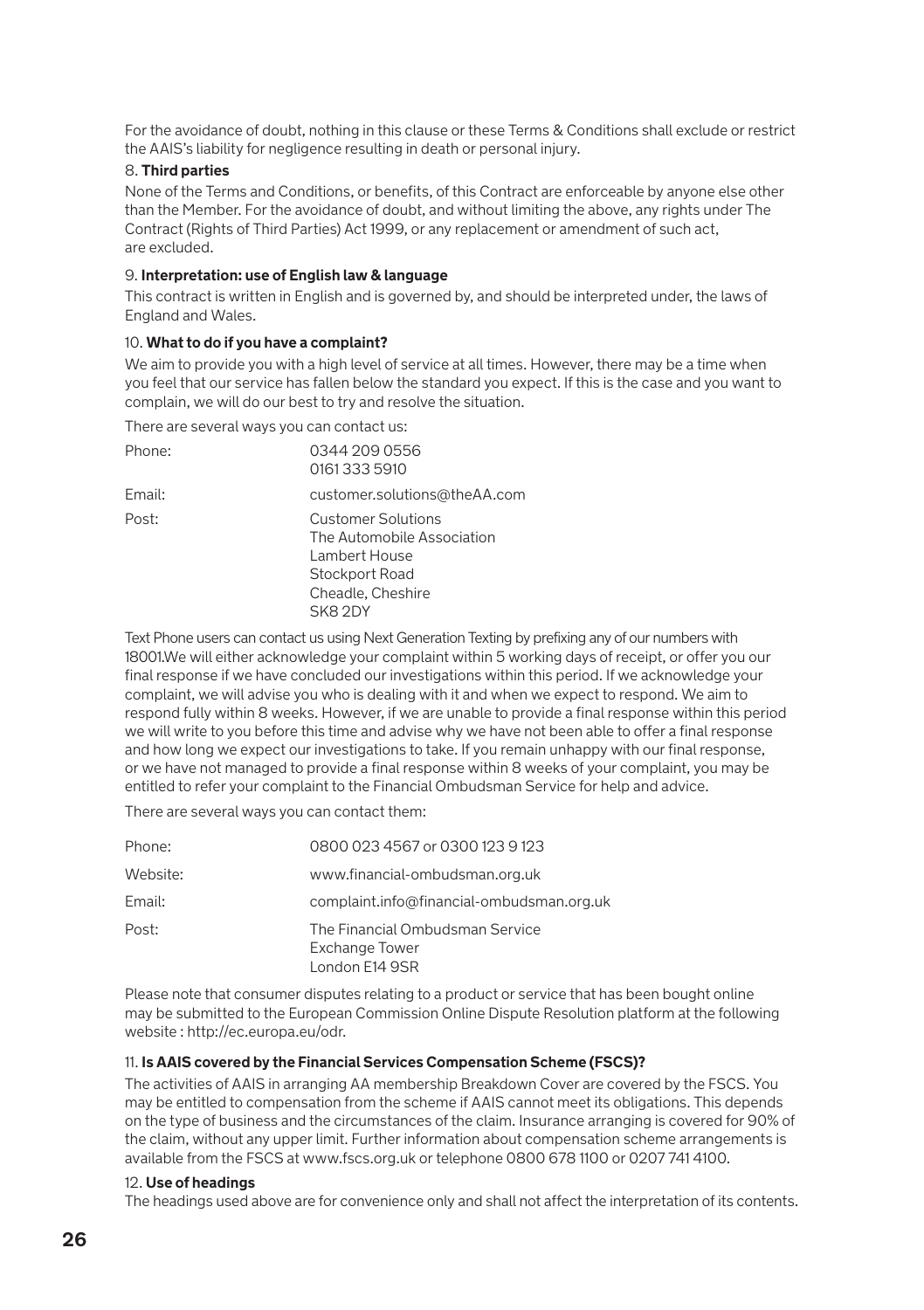## **AA – Roadside Assistance – Privacy Notice**

This privacy notice lets you know what happens to personal data we use and hold when you have a Roadside policy or product with us. If you provide us with personal information on behalf of another person, you must ensure that it is accurate, up to date and that you have their authorisation to do so. You should make sure that you provide them with a copy of this Privacy Notice or let them know how to access it. Where this privacy notice refers to "you" this also includes data about anyone else named on the policy or whose data you provide us with.

### **The AA Limited and our Data Protection Officer (DPO)**

We are the AA. Our main address is Fanum House, Basing View, Basingstoke, Hampshire, RG21 4EA. The data controllers of our Roadside policies and products are the Automobile Association Insurance Services Limited (which sells you the policy), Automobile Association Developments Limited (which provides the services to you) and, for certain policy or cover levels or add-ons, the underwriter(s) list in your policy documents. We have a Data Protection Officer who you can contact by using the contact details at the bottom of this notice.

### **Personal data we hold and use**

We and our underwriters use several different types of information about you, policyholders and beneficiaries.

Below we have set out the types of information we and our underwriters use or hold about you for our Roadside policy or products. If you hold an insurance policy or other AA products or services (such as financial service or travel products), you should also read the privacy notice for those products or services to understand what other data we might hold. The next section tells you how we use your information.

- Personal and contact details, your date of birth, gender and/or age;
- Product beneficiaries, users and policy holders;
- Records of your contacts with us and your payment details;
- Details of products and services you hold or have held as well as your use of them and any claims or breakdowns, and any expressions of interest in the AA or its business partners. These will include details of products, service, claims, and use of them, and usage of other AA products or services such as AA Insurance Services, AA/BSM, Driving School, AA Cars, AA Financial Services and other AA branded products or services;
- Details of breakdowns, call outs, and claims made by you, your policy holders or policy beneficiaries, and product eligibility (such as whether you have an up-to-date MOT, up-to-date tax, or whether you vehicle if listed as being off the road);
- Pricing and risk data about you, your beneficiaries or policyholders. This is data used, for example, to assess or make a decision about policy risk, decide or set pricing or risk levels, and decide whether we can offer or continue to offer you a product or service. This may use details such as your AA product or service holdings and use (including usage, claims or breakdown data), credit data, marketing data and risk profiles, suspected fraud, data from third parties (see below), vehicle and driving details, and telematics details;
- Marketing information, including records of marketing communications, details of what you may be interested in, analysis and profiles we build up about you and your interests, and whether you open or read communications or links;
- Vehicle information, including make, model, age, usage, breakdowns, repairs, and faults;
- Telematics and connected car information about your vehicle (including assessing and predicting faults or issues), driving style (including recommending improvements and assessing risk associated with your driving style), location and routes taken. This will be the case if you have Smart Insurance, Smart Breakdown or a Car Genie device or one of our other telematics or connected car products);
- Information which we obtain from Credit Reference Agencies and Fraud Prevention Agencies (see below);
- Fraud, debt and theft information related to any of the products you hold with the AA;
- Information about your health or if you are a vulnerable customer for example, details of
- assistance required if these are needed to provide your policy to you;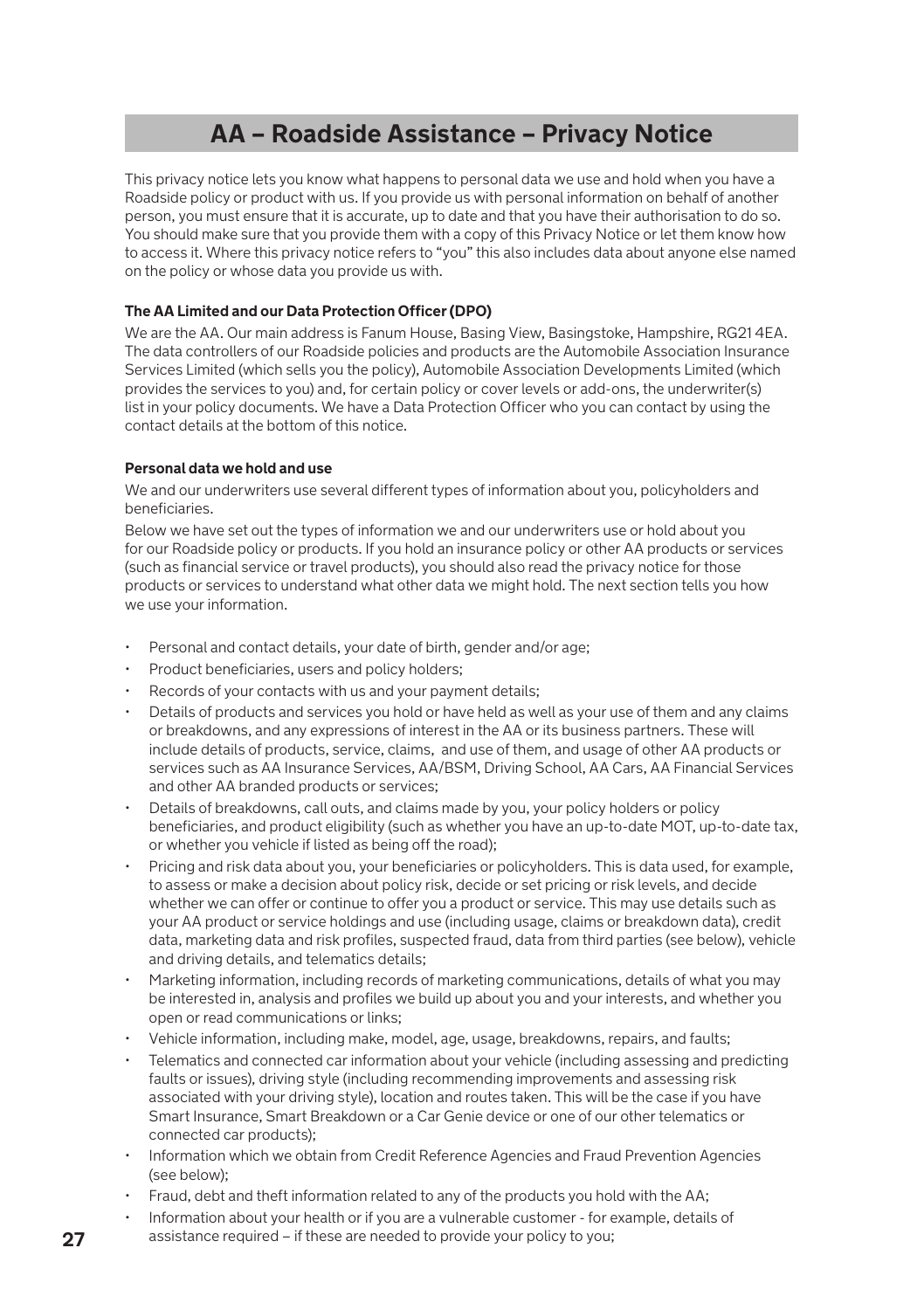- Criminal records information, including alleged offences if this necessary for your policy;
- Your marital status, family, lifestyle or social circumstances;
- Information from third parties, including demographic information, vehicle details, details \ of outstanding finance, claims details, fraud prevention databases, property, geographic and demographic details, marketing data, publicly available information (e.g. electoral roll and court judgments), and information to help improve the relevance of our products and services or to help us manage our products and services, pricing or risk;
- Details of your usage of any of our websites or apps, details of your phone and its software (e.g. browser and set up information), browsing history, and other details obtained via cookies or similar technologies (see our cookie statement for more details); and
- Third party transactions such as where a person other than the account holder pays for or uses the service.

We may be unable to provide you with our products or services if you do not provide certain information to us. In cases where providing some personal information is optional, we'll make this clear.

### **Sources of your personal data**

As we said above, the information we hold comes from different sources. These are:

- You directly, and any information from family members, policyholders or beneficiaries of products and services (for example, if they are authorised to act for you or are allowed to use a service you have with us);
- If you have cover via another company (e.g. a bank, insurer, car company and leasing company), from the company providing you that policy or cover
- AA Group and AA branded companies, if you already have a product with them, have applied for one or have held one previously. These include Automobile Association Insurance Services Limited, Automobile Association Financial Services Limited and AA Underwriting Insurance Company Limited;
- A third party or beneficiary, if they are making a claim under your policy;
- Information generated about you when you use our products and services;
- Intermediaries (such as comparison sites) we work with to provide products, services or quotes to you;
- Business partners (e.g. garage agents, financial services institutions, insurers) or others needed to provide our services to you;
- Anyone who operates any of your accounts, products or services on your behalf; (e.g. Power of Attorney, solicitors, intermediaries, etc);
- From sources such as Fraud Prevention Agencies, Credit Reference Agencies, HMRC, DVLA, Motor Insurers' Bureau, publicly available directories and information (e.g. telephone directory, social media, internet, news articles), debt recovery and/or tracing agents, other organisations to assist in prevention and detection of crime, police and law enforcement agencies; and
- Information we source about you or customers generally from commercial third parties, including demographic information, vehicle details, claims data, fraud information, marketing data, publicly available information, property and other information to help improve our products and services or our business.

### **Reasons for holding and using your personal data**

The information is used by us and our underwriter(s). The reasons for using your personal data are below. We have arranged them according to the legal reason we are allowed to use the data,.

- 1) To provide you with our products or services or decide whether to do so:
	- a) Assessing an application for a policy, including considering whether or not to offer you the product or service, the price, the risk of doing so, availability of payment methods and the terms;
	- b) Providing you with your policy, member benefits and any other products or services held with the AA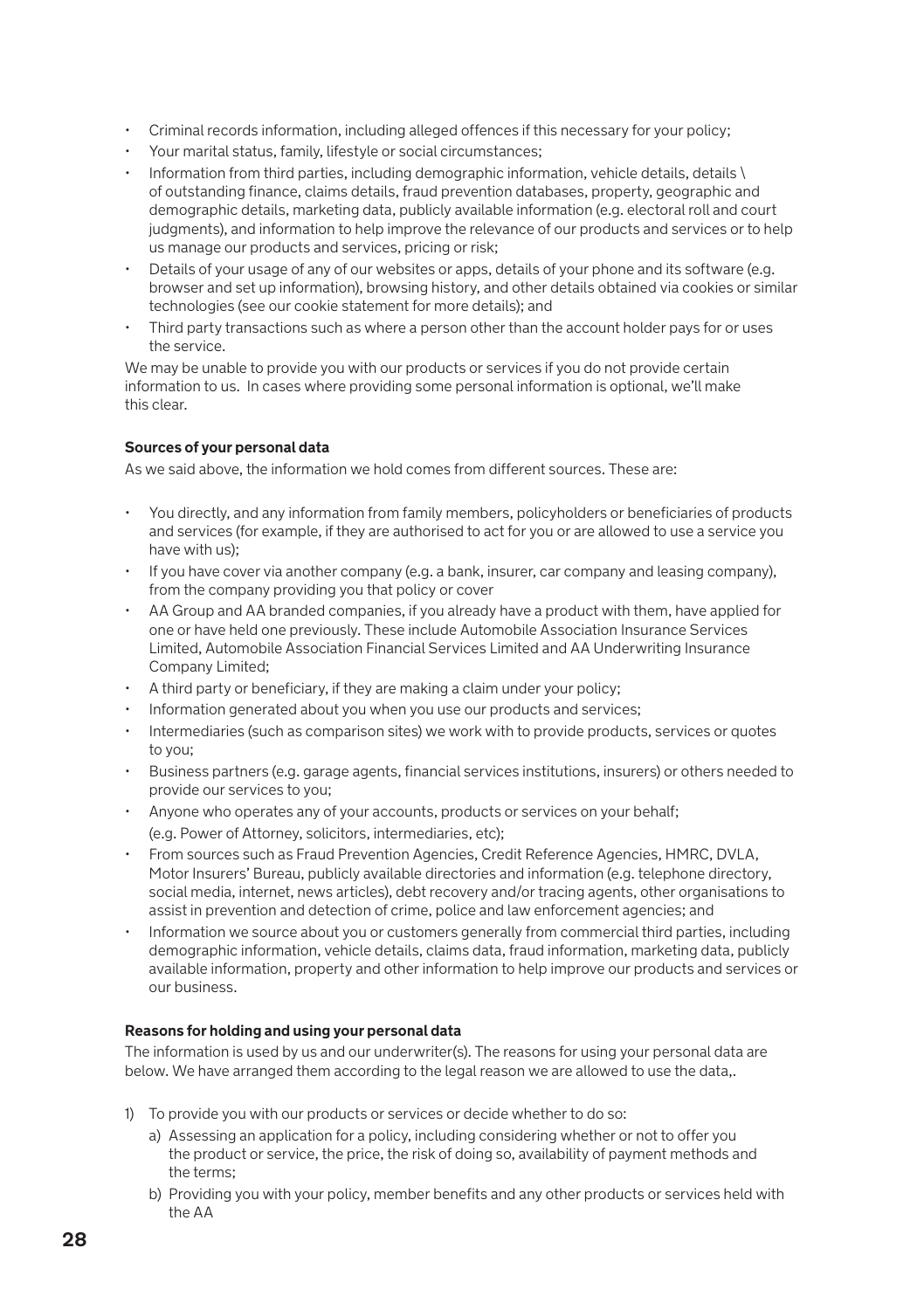- c) Communicating with you and holding records about our dealings and interactions with you, your fellow policyholders and beneficiaries;
- d) Making decisions about you or your policy, including your continued suitability for it, the risk of providing you with the policy, and assessing compliance with the policy terms;
- e) To manage the operation of our business and those of our in-house or partner insurers or re-insurers;
- f) To manage the operation of our business and business partners that help support your policy;
- g) To carry out checks at Credit Reference and Fraud Prevention Agencies pre-application, at application, and periodically after that;
- h) For analysing and profiling aspects of your vehicle or driving (including assessing and predicting faults or issues), driving style (including recommending improvements and assessing risk associated with your driving style), location and routes taken as part of providing, quoting for, and managing your policy (if, for example, you hold Smart Breakdown or another telematics product)
- i) Updating your records, tracing your whereabouts, and recovering debt;
- j) To enable other AA group and branded companies to provide you with your products and services, quote for products and services, or manage products and services you hold
- k) To share information as needed with business partners as required for managing your policy or assessing application account beneficiaries, service providers or as part of providing, administering or developing our products and services or our business; and
- l) To make automated decisions, including profiling, on whether to offer you a product or service, or the price, payment method, risk or terms of it.

#### 2) For our **legitimate interests or those of others:**

- a) To develop our roadside, insurance and any other products or service using the information we hold;
- b) To continually develop, improve and manage our risk assessment and pricing models
- c) To provide personalised content and services to you, such as tailoring our products and services, our digital customer experience and offerings, and deciding which offers or promotions to show you on our digital channels;
- d) To link together your AA products and services including to enable you to view these in a single account or profile, linking together your accounts on our systems and using this combined view for the purposes listed in this section;
- e) To test and improve the performance of our products, services, processes and systems;
- f) To improve the operation of our business and that of our business partners for example, by improving customer service and operational performance and efficiency;
- g) To develop new products and services, and to review and improve current products and services;
- h) For management and auditing of our business operations including accounting;
- i) To monitor and to keep records of our communications with you and our staff (see below);
- j) For marketing analysis and related profiling to help us to offer you relevant products and service, including deciding whether or not to offer you certain products and service;
- k) To understand our customers, their use of our products, their preferences and develop models, including developing profiles, algorithms and statistical models;
- l) To send marketing by SMS, email, phone, post, social media and digital channels (e.g. using Facebook Custom Audiences and Google Custom Match). Offers may relate to any of our products and services such as cars, money and financial services, insurance, travel, member offers as well as to any other offers and advice we think may be of interest;
- m) To provide insight and analysis of our customers both for ourselves and business partners based on your policy and products, your use of it, your other policies and the use of your policy by others;
- n) For market research, profiling, and analysis and developing statistics;
- o) To facilitate the sale of one or more parts of our business;
- p) To share information with business partners as necessary for the purposes listed in this notice; and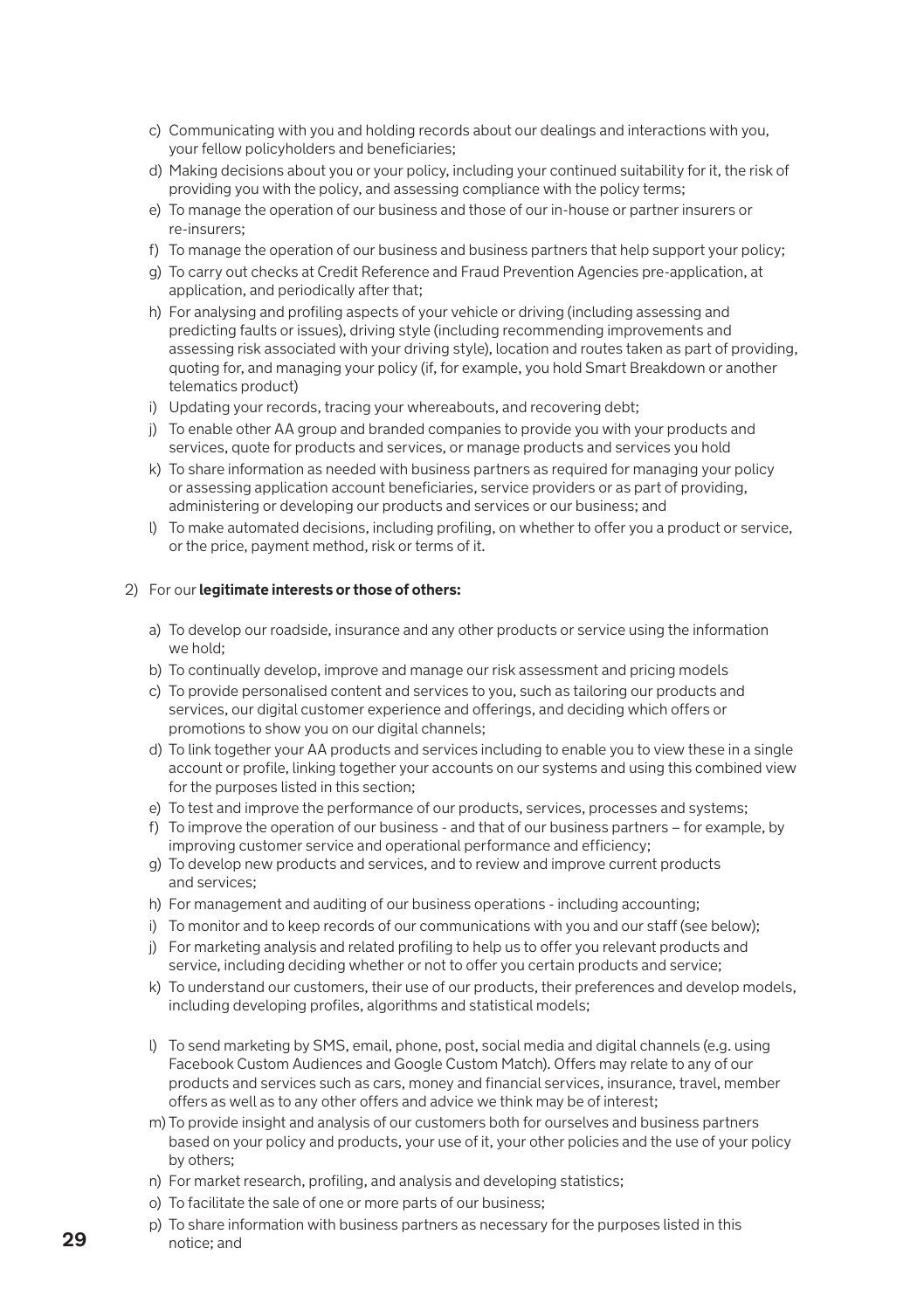- q) To share information with other AA group and AA branded companies to enable them to perform any of the above purposes, in particular AA Underwriting Insurance Company Limited and AA Financial Services Limited.
- 3) To comply with our **legal obligations** such as our financial services or regulatory obligations such as our financial services or regulatory obligations, including Financial Conduct Authority, Prudential Conduct Authority and Financial Ombudsman Service rules, regulations and guidance.

### 4) With your **consent or explicit consent**:

- a) For some direct marketing communications which are not based on our legitimate interests;
- b) For some of our profiling and other automated decision making which is not required for contractual or legal purposes; and
- c) For some of our processing of special categories of personal data such as about your health, if you are a vulnerable customer or some criminal records information, if another legal basis does not apply.
- 5) Necessary for a **public interest**, such as:
	- a) Using special categories of personal data such as about your health, criminal records information (including alleged offences) if this is needed to quote for or administer a policy, including assessing the risk of providing you with the Roadside policy or product; and
	- b) Using special categories of personal data about your health or needs (if you are a vulnerable customer) including assessing the risk of providing you with a policy or product.

#### **Sharing and disclosures of your personal data**

The categories of third parties we use are listed below. We will use these third parties for all the reasons we have described in this notice and they may process the types of personal information we also hold or use.

- With AA Group and AA branded companies, including but not limited to Automobile Association Developments Limited (including AA Breakdown Services and AAA/BSM Driving School), Automobile Association Insurance Services Limited, Automobile Association Underwriting Insurance Company Limited and Automobile Association Financial Services Limited;
- With account beneficiaries if they use a service you have with us;
- With any parties involved in a claim if they need to receive information to allow us to handle a claim made by you or against you, or if either insurer needs to investigate a case of fraud;
- With service providers who are a part of providing products and services to you or help us to operate our business;
- With other breakdown organisations in other countries if you have European Breakdown Cover and need assistance abroad;
- Police and law enforcement agencies if we are required or need to support a criminal investigation;
- Governmental and regulatory bodies such as HMRC, DVSA, DVLA, the Financial Conduct Authority, the Prudential Regulation Authority, the Financial Ombudsman's Service, and the Information Commissioner's Office;
- Organisations and businesses who provide services to us under our authority such as service providers, debt recovery agencies, IT companies, and suppliers of business support services;
- Credit Reference and Fraud Prevention Agencies (see below); and
- Market research organisations who help us to develop and improve our products and services.

### **Withdrawing your consent**

Where we rely on your consent, you can withdraw it at any time by using the contact details in the Contact Us section below.

### **Transfers outside of the UK and Europe**

Your personal information may be transferred outside the European Economic Area, for example to service providers. If we do so, we'll make sure that suitable safeguards are in place where required, for example by using approved contractual agreements or other legal arrangements unless certain exceptions apply.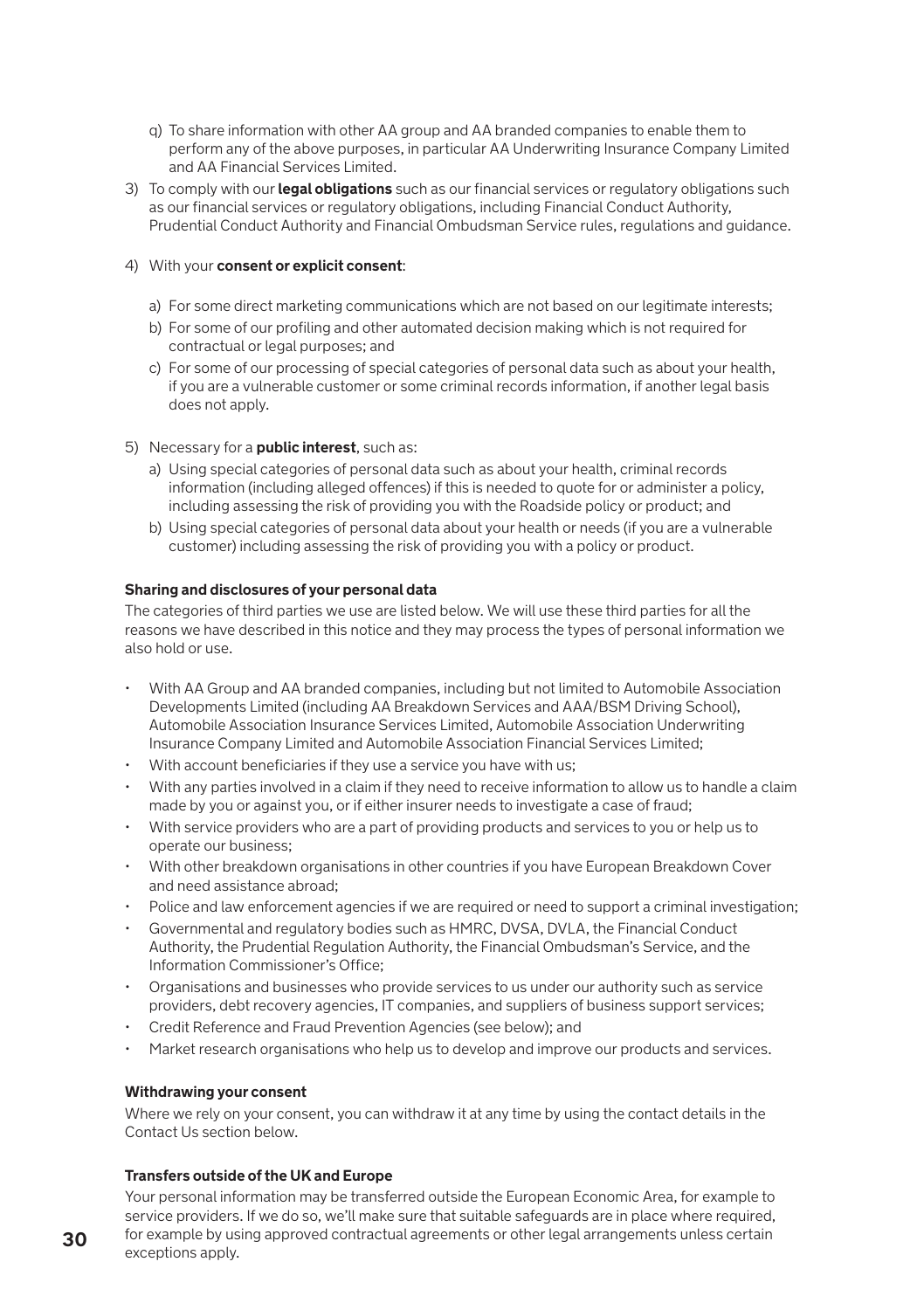#### **Sharing with credit reference and fraud prevention agencies**

If you apply for credit, to process your application we may perform credit, risk and identity checks on you with one or more Credit Reference Agencies **(CRAs)** and Fraud Prevention Agencies **(FPAs)**. When you take out a Roadside policy or product from us we may also make periodic searches at CRAs to manage your account with us. To do this, we and our underwriters supply your personal information to CRAs and FPAs, and they will give us information about you. This will include information about your financial situation and financial history. CRAs and FPAs will supply to us both public (including the electoral register) and shared credit, financial situation, insurance and financial history information and fraud prevention information.

If you have credit, we any continue to exchange information about you with CRAs and FPAs while you have a relationship with us, and if necessary afterwards. We may also notify the CRAs about your settled accounts. The identities of the CRAs and FPAs, their role as fraud prevention agencies, the data they hold, the ways in which they use and share personal information, data retention periods and your data protection rights with the CRAs are explained in more detail on our website. When CRAs receive a search from us they will place a search footprint on your credit file that may be seen by other lenders.

If you're making a joint application or tell us that you have a spouse or financial associate, we may link your records together, so you should make sure you discuss this with them, and share with them this information, before lodging the application. CRAs will also link your records together and these links will remain on your and their files until such time as you or your partner successfully files for a disassociation with the CRAs to break that link.

We may also use FPAs such as Experian and commercially available fraud prevention services and claims services to prevent, detect and investigation potential fraud. We may share information with FPAs about your application and policies in order to help us do this. This information may be given to other organisations. **More information can be found on our website at www.theaa.com/ privacy-notice**.

### **Changes to your data**

You should tell us so that we can update our records. The contact details for this purpose are in your policy documents. We'll then update your records if we can.

### **Monitoring communications**

We may monitor communications with you, where permitted by law. We do this for quality control and staff training purposes, to comply with regulatory rules, to prevent or detect crime, to protect the security of our communications, data, and systems, and to enforce compliance with our internal policies.

#### **Use of automated decisions**

We sometimes make decisions about you using only technology, where none of our employees or any other individuals have been involved. We do this to decide whether to offer you a product or service, to determine the risk of doing so, the price we will offer, whether to offer you credit, what terms and condition to offer you, assess lending, insurance and business risks, or to assess what payment methods we can offer you. We may do this using data from other parts of the AA (AA group and AA branded companies) and policy underwriters, including product or services details (including usage of claims made) and telematics data captured including on your vehicle, driving behaviour and location information.

To understand the logic involved in this and why we do this, you may wish to consider the following example:

- Assess your credit worthiness and ability for example, if you are applying for credit and have a history of late or non-payment of debts, we may not able to offer you credit or do so at a higher rate.
- Assess our ability to offer our products and services and manage those accounts for example, we will take account of your history of using your policy or policies. If you or your beneficiaries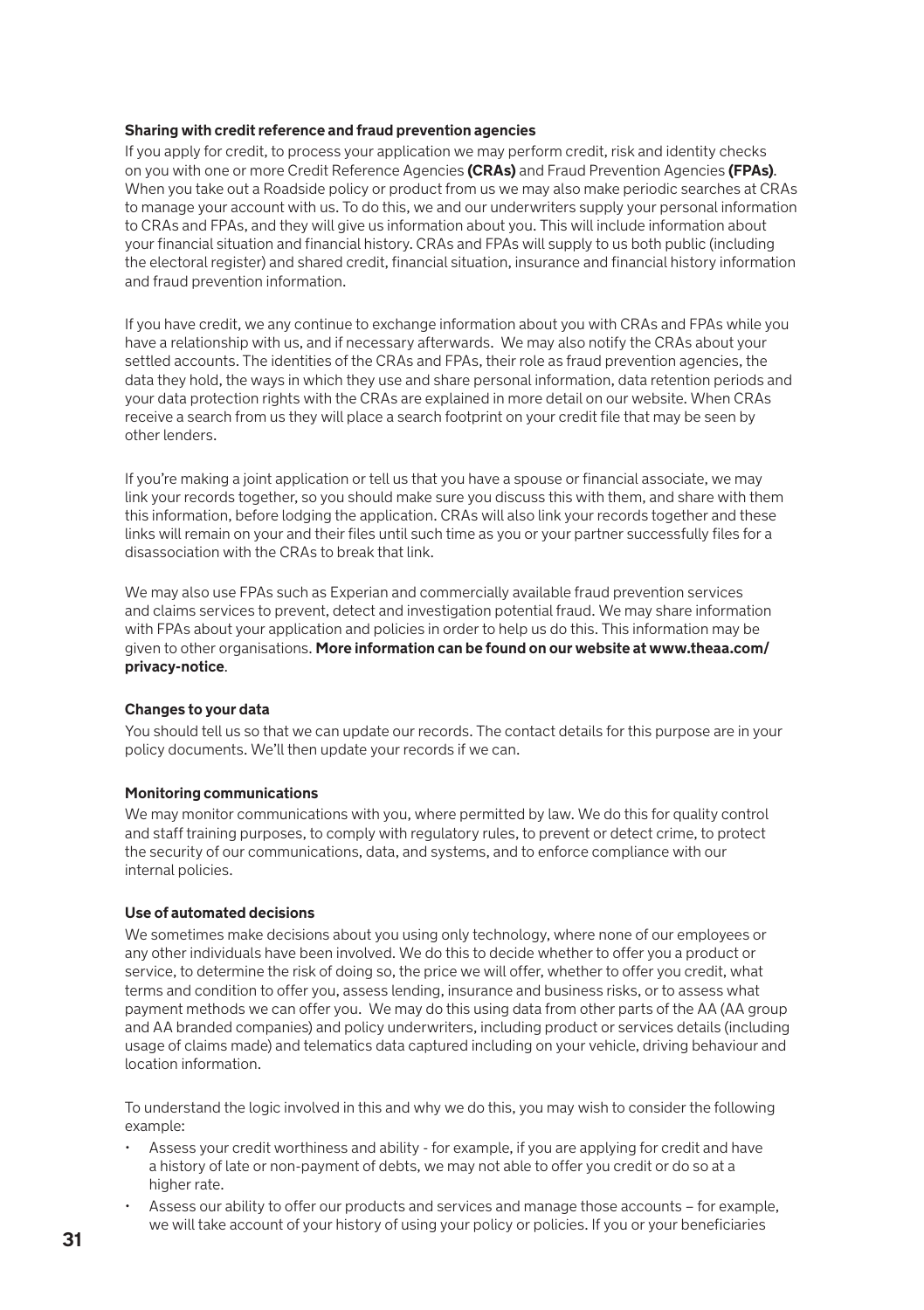make claims or have calls outs or, or if we have concerns about potential use of a policy (for example, if you are in breach of the conditions) or circumstances this may result in a higher risk being assigned to you, meaning you may be quoted a higher price or a policy being declined or cancelled.

• Assess the risk of fraud - if we believe there is a significant risk of fraud, based on the information we hold or that is available to us, we may decline your application, quote a higher price or decline or cancel your policy or application.

We do this because it is necessary for entering into or performing the relevant insurance or credit agreement with you. We may do so if it is authorised by law or is based on your explicit consent.

#### **Retention of your personal data**

Unless we explain otherwise to you, we'll hold your personal information based on the following criteria:

- For as long as we provide products or services to you and then for as long as someone could bring a claim against us;
- To comply with legal and regulatory requirements or guidance; or
- For as long as we have reasonable business needs.

#### **Your data protection rights**

Here is a list of the rights that all individuals have under UK data protection laws. They don't apply in all circumstances so your request may not always be granted. If you wish to use any of them, we'll explain at that time if they are apply or not, and if we will comply or not with you request, including the reasons why.

- The right to be informed about your processing of your personal information;
- The right to have your personal information corrected if it is inaccurate and to have incomplete personal information completed;
- The right to object to processing of your personal information:
- The right to restrict processing of your personal information;
- The right to have your personal information erased:
- The right to request access to your personal information and how we process it:
- The right to move, copy or transfer your personal information ; and
- Rights in relation to automated decision making which has a legal effect or otherwise significantly affects you.

You have the right to complain to the Information Commissioner's Office which enforces data protection laws - https://ico.org.uk/. You can contact our DPO for more details on all the above.

#### **You have a right to object**

You have the right to object to certain purposes for processing, in particular to data used for direct marketing purposes and to data processed for certain reasons based on our legitimate interests. You can contact us using the contact details in your policy documents or listed below to exercise these rights.

### **Opting out of marketing**

You can stop our marketing at any time by contacting us using the details below or by following the instructions in the communication. You can also email dataprotection@theaa.com

#### **Changes to this privacy notice**

We may change this privacy notice from time to time to reflect changes in the law and/or our privacy practices. We encourage you to check this privacy notice for changes periodically – https://www.theaa.com/privacy-policy.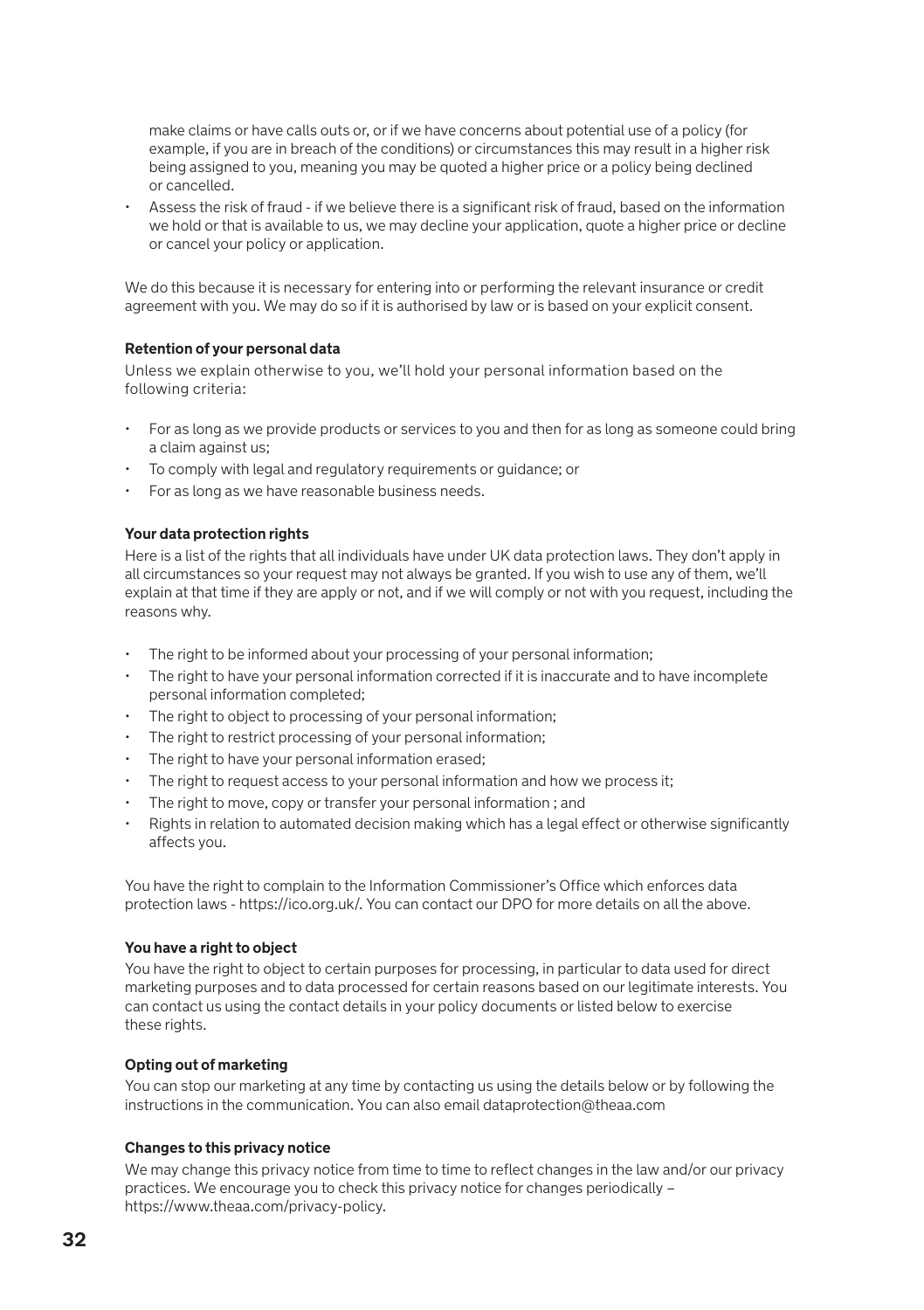#### **Contact Us or our DPO**

You can use the contact details in your policy book or you can go to the Contact Us section of our website. Alternatively, you can write to AA Limited, Fanum House, Basing View, Basingstoke, Hampshire, RG21 4EA, marking it for the attention of the DPO or email dataprotection@theaa.com.

### **Company details**

**Automobile Association Developments Limited, trading as AA Breakdown Services,** is an insurer of breakdown assistance services cover that is exempt from authorisation under the Financial Services and Markets Act 2000. Registered office: Fanum House, Basing View, Basingstoke RG21 4EA. Registered in England and Wales Number: 01878835.

**Acromas Insurance Company Limited** 57-63 Line Wall Road, Gibraltar. Registered Number 88716 (Gibraltar). Acromas Insurance Company Limited is authorised by the Financial Services Commission, Gibraltar. Acromas Insurance Company Limited is a member of the Association of British Insurers.

**Automobile Association Insurance Services Limited** is an insurance intermediary authorised and regulated by the Financial Conduct Authority. Registered office: Fanum House, Basing View, Basingstoke, Hampshire RG21 4EA. England and Wales. Company registration number 2414212.

**AA Underwriting Insurance Company Limited** First Floor, Grand Ocean Plaza, Ocean Village, Gibraltar. Registered Number 106606 (Gibraltar). AA Underwriting Insurance Company Limited is authorised by the Financial Services Commission, Gibraltar. AA Underwriting Insurance Company Limited is a member of the Association of British Insurers.